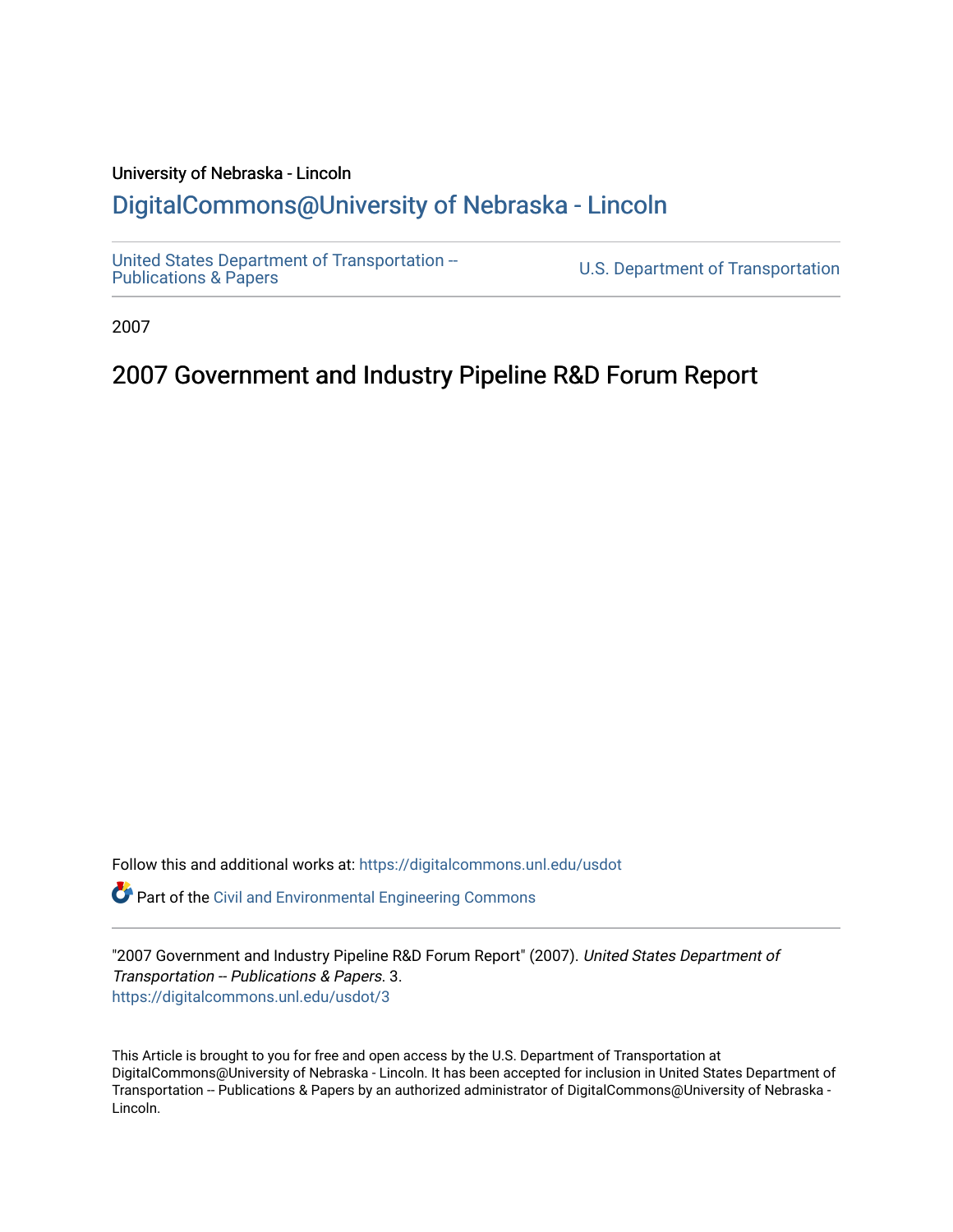# 2007 Government and Industry Pipeline R&D Forum Report

# **New Orleans, Louisiana**

**February 7-8, 2007**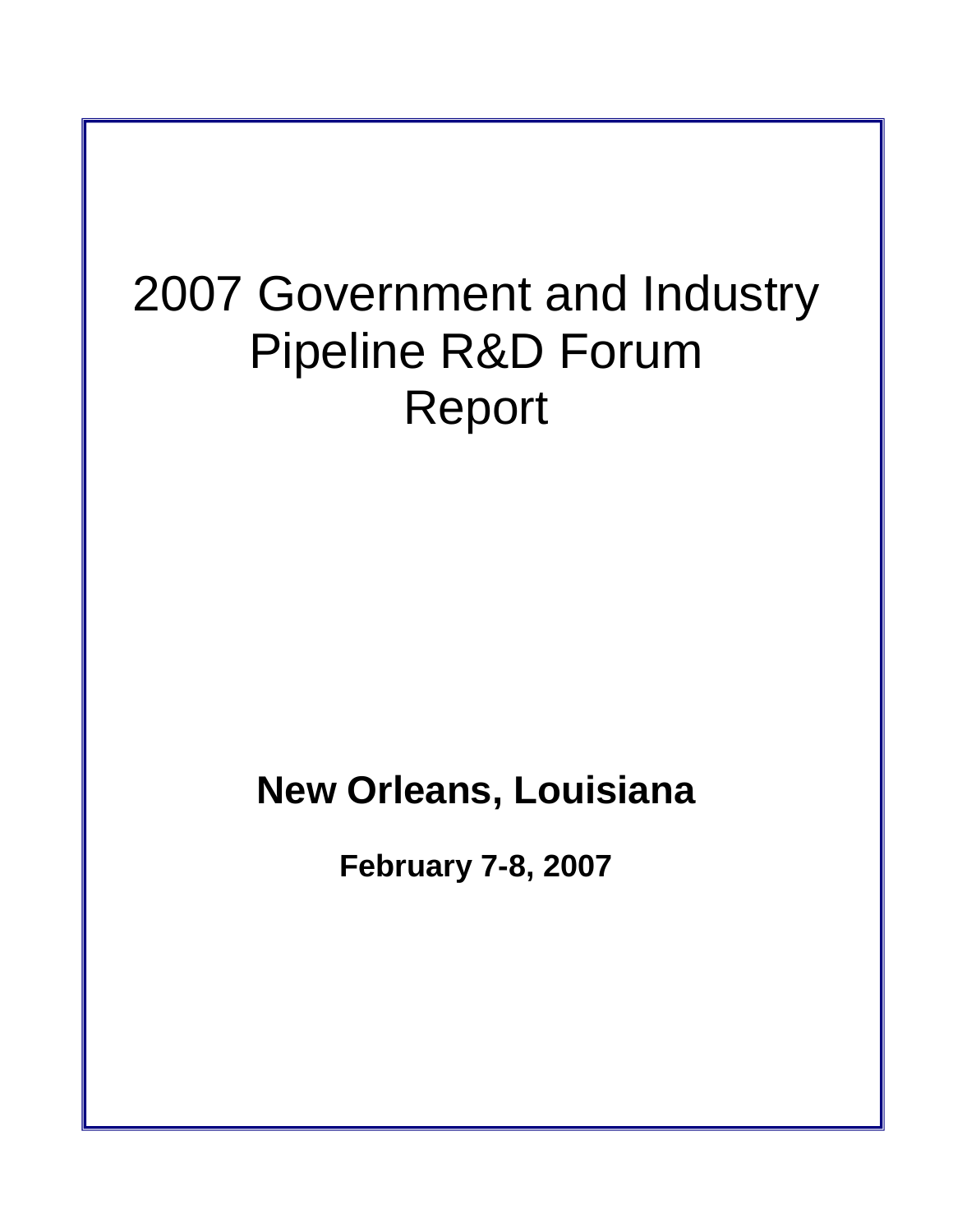# **Table of Contents**

## **Executive Summary**

### **Forum Background**

- ▶ Objectives and Approach
- **D** Organization
- Sponsorship

### **Forum Overview**

- ▶ Opening Session
- ► Key Note Speaker
- Key Challenges Facing Industry
	- **Per Presentations from Industry Leaders**
	- Research and Development Success Stories
- **► Technical Track Sessions** 
	- Summary Challenges
	- **Presentations of Continuing R&D**
	- Summary Future R&D Opportunities

## **Draft PHMSA Technology Transfer Plan**

### **Session Leader Report-Outs**

### **Next Steps/Acknowledgments**

### **Appendixes**

- ▶ Challenges and Future R&D Opportunities
	- Session 1 Data Mining/Threat Assessment
	- Session 2 Excavation Damage Prevention
	- Session 3 Direct Assessment
	- Session 4 Defect Detection/Characterization
	- Session 5 Defect Remediation/Repair/Mitigation
	- Session 6 New Fuels Transportation
- **Forum Participants**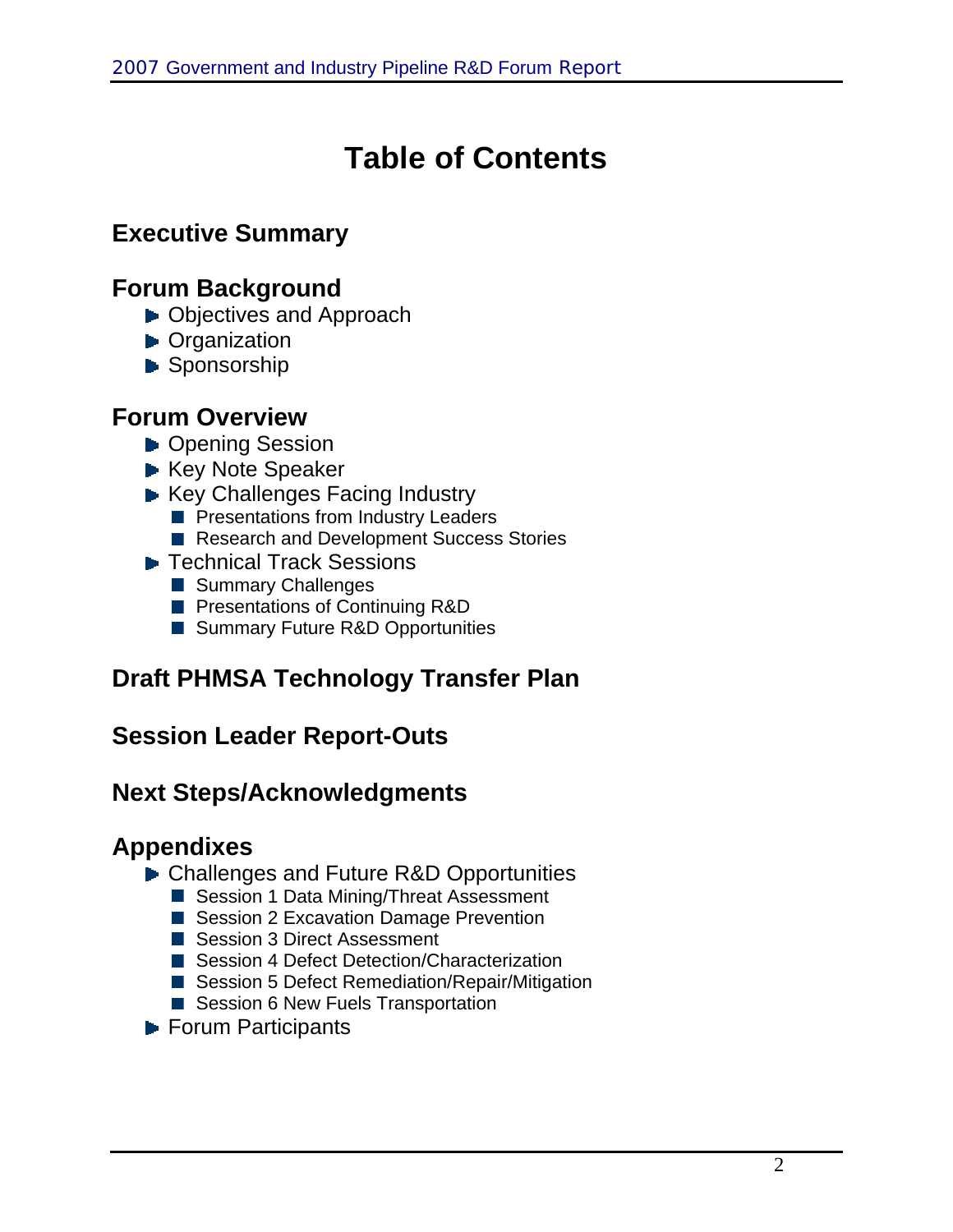# **Executive Summary**

Eleven government and industry organizations working through a steering committee, organized, planned and executed this forum. The forum brought together over 240 representatives from State, Federal, and international government offices together with domestic and international natural gas and hazardous liquid pipeline operators, along with several research providers and technology vendors. The forum's goals included identifying key challenges facing industry and government, sharing information on current research efforts, and identifying research that can help to meet the challenges. The organizing committee included presentations recognizing emerging technology success stories and federal government approaches to technology transfer of research during the forum.

The forum was successful in identifying key challenges facing industry and government and in noting many high-level challenges. The following challenges were identified:

- 1. Maintaining the safety, security and reliability of an aging pipeline infrastructure
- 2. Managing significant forecasted increases in energy demand forecasts
- 3. Fostering development of new technologies and strengthening industry consensus standards
- 4. Increasing R&D funding and leveraging R&D resources while improving R&D performance
- 5. Improving an effective technology transfer program though stakeholder communication
- 6. Protecting the environment while transporting new fuels to meet national energy needs

The forum opened with a keynote address on perspectives on energy pipelines by the DOT/PHMSA Administrator, Vice Admiral Thomas J. Barrett. Admiral Barrett focused on our successful enterprise approach to addressing pipeline safety research and development in the face of many new challenges. Some key challenges Admiral Barrett identified were global warming, transporting energy from new sources such as biofuels, existing aging infrastructure, strengthening distribution integrity management and the implications of transporting new fuels through an aging existing infrastructure.

Speakers representing the Pipeline and Hazardous Materials Safety Administration (PHMSA) and high level industry leaders representing hazardous liquid and natural gas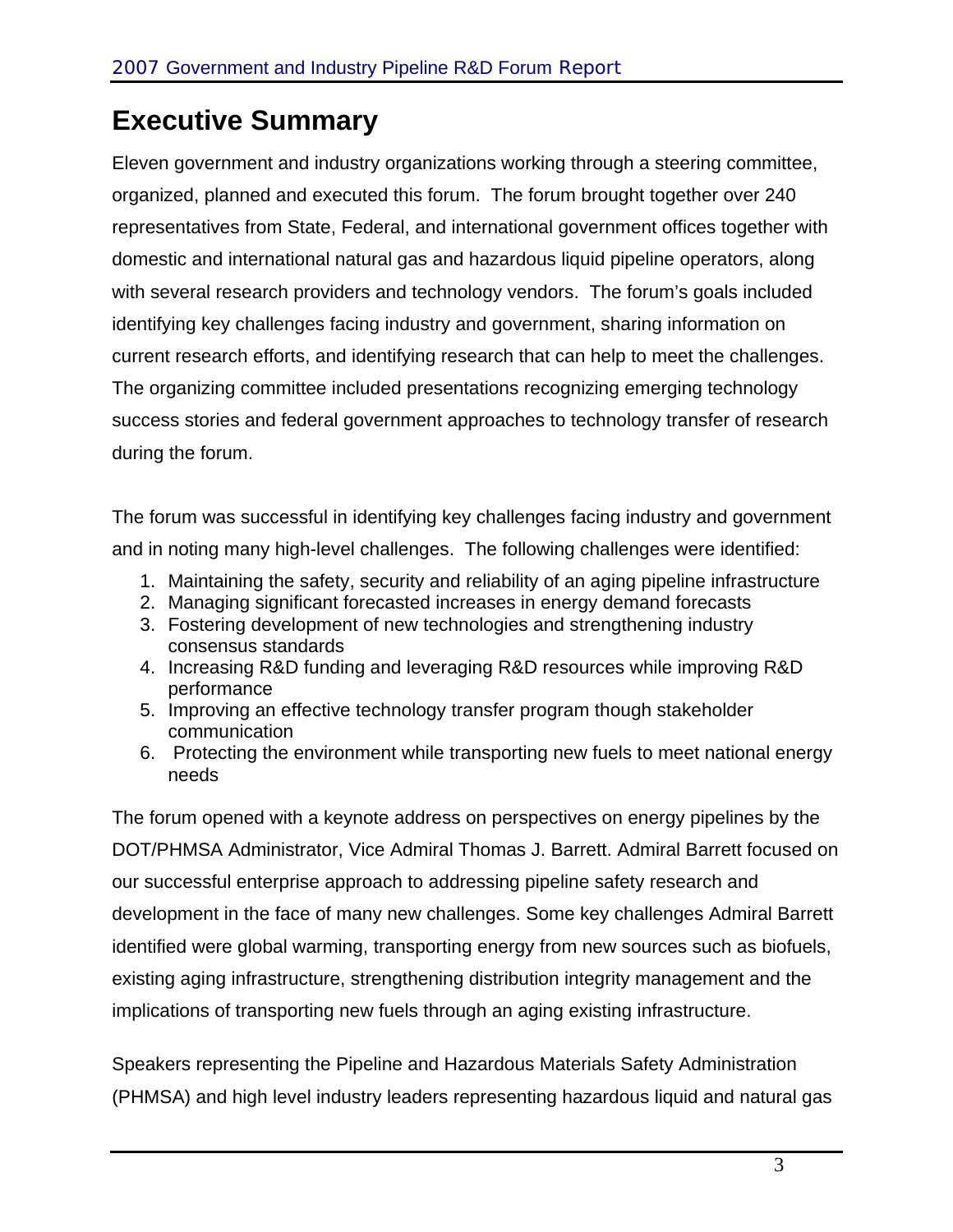### 2007 Government and Industry Pipeline R&D Forum Report

transmission and natural gas distribution trade organizations including the In-Line Inspection Association identified the following key technical challenges facing their organizations: *strengthening standards and risk management tools for use by operators and regulators, locating underground utilities, developing and applying effective encroachment enforcement techniques, determining real corrosion/crack growth rates, building consensus standards for confirmatory direct assessment practices, developing new tools for rapid detection of SCC, confirming and testing new tools for detecting and sizing defects, understanding causes and effects of damage from weather related pipeline movement, developing alternative repair methods, and assessing risks of using existing infrastructure to transport.* 

Past forums, research workshops and conferences have identified several R&D opportunities to address pipeline challenges. Unfortunately, many previous government-developed technologies were not transferred to the marketplace because they lacked industry champions. When designing the 2007 forum, the steering committee incorporated an agenda item on key challenges facing industry which resulted in discussions on how to coordinate R&D more effectively in a government/industry partnership. Participants at the Forum discussed the need to face increasing environmental challenges as well as issues arising from interchangeability of products being transported and gas quality. Additional issues identified included the use of declining R&D funds, aging workforces/ infrastructure and approaches to effectively communicate new initiatives and their progress with the public. Steering committee members and their organizations expect to use this report as a common basis for discussions with their constituents on actions needed to support collaborative research and development for energy pipeline infrastructure.

Next, each of the three industry segment discussed their views on current issues. Included below are brief summaries of these three discussions.

1. Generating Innovation: Are we investing enough?

Sponsored by American Gas Association and Interstate Natural Gas Association of America (INGAA) Foundations, this discussion focused on a recent study comparing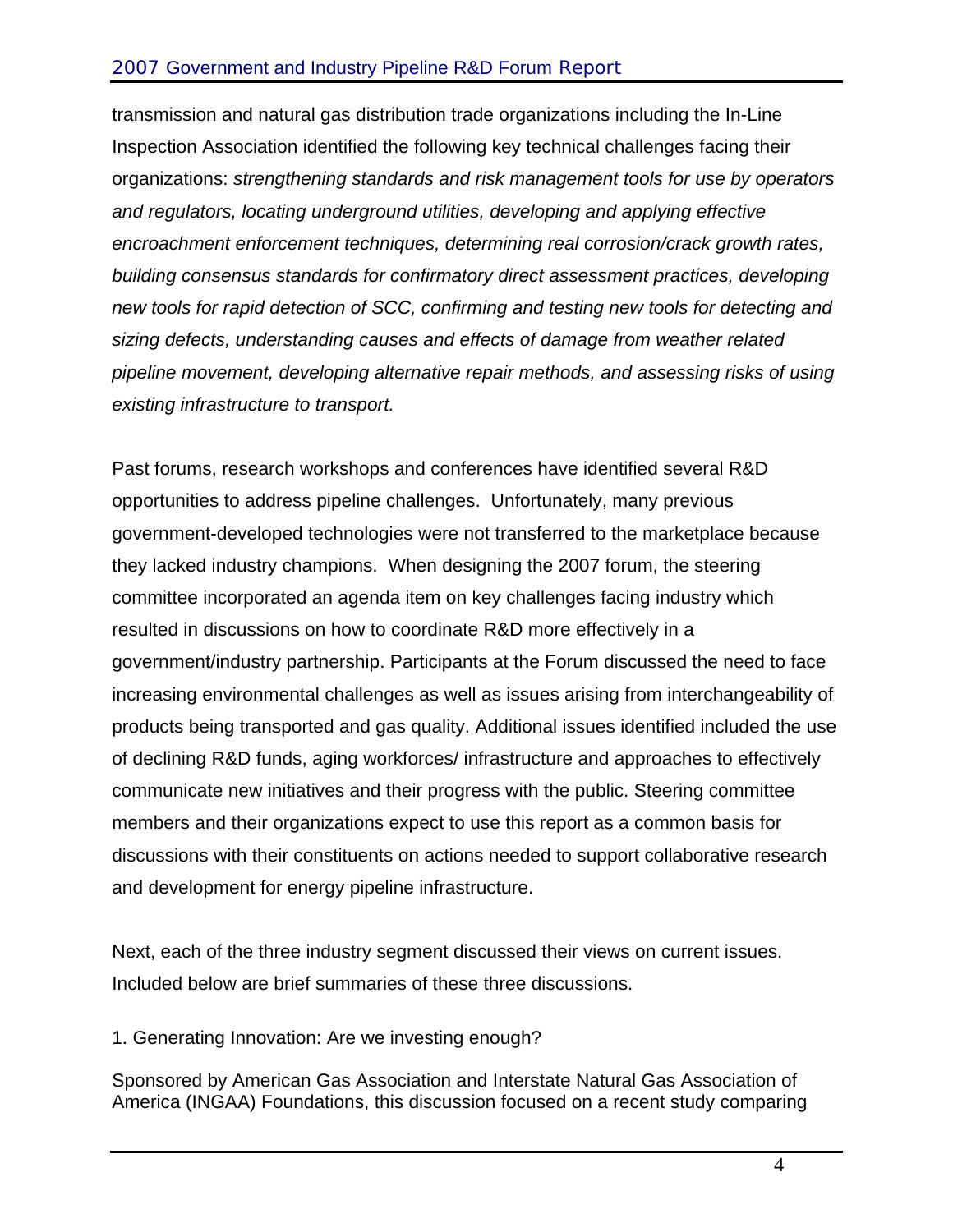R&D funding for the natural gas industry with similar industries. Findings showed that federal agencies' funding levels have decreased drastically over the past decade. This trend has resulted in elimination of long-term basic research for natural gas and emphasis on near-term-focused collaborative industry programs. Additionally, overall funding has decreased. Finally, the current R&D environment places a premium on coordination and communication between funders.

### 2. The Value of Government/ Industry Collaboration

This discussion by Pipeline Research Council International, Inc. (PRCI) focused on identifying the key industry organizations and government agencies supporting research for pipelines. PRCI addressed methods to broaden the knowledge base and awareness of issues, challenges, and needs to influence regulatory policy and decisions based on sound technical information. PRCI emphasized the need to use available industry/government funds wisely producing the greatest impact. Some continuing challenges addressed were aligning the process and schedules of industry and government procurements, securing research funding for high-risk but high-impact and high-value programs, and identifying which federal agency should be the catalyst to stimulate funding of long-term R&D initiatives.

### 3. Research and Development Success Stories

Forum participants next addressed successful commercialization of three new technology tools for the pipeline industry. The first tool was a remote methane leak detector which was a key technology used during the recovery operations after Hurricanes Katrina and Rita. Next, details on the live CCTV pipeline inspection tool were described as a pioneering technology for today's robotics programs. The final item discussed was how R&D influenced critical consensus standards needed to support operating natural gas pipelines in the U.S. at 80% SMYS.

Six Technical Track Sessions were then used to allow participants to explore the key challenges and research gaps identified on the first day. The general audience broke out into these sessions where they heard many examples from government and industry leaders on continuing research efforts, to identify gaps in ongoing R&D, prioritized remaining research gap, and provide important scope details on what the top three priorities should address. These details comprised a basic road map on the top three needs for each technical track topic. The following is a brief summary drawn from the track session report-outs.

1. Data Mining/Threat Assessment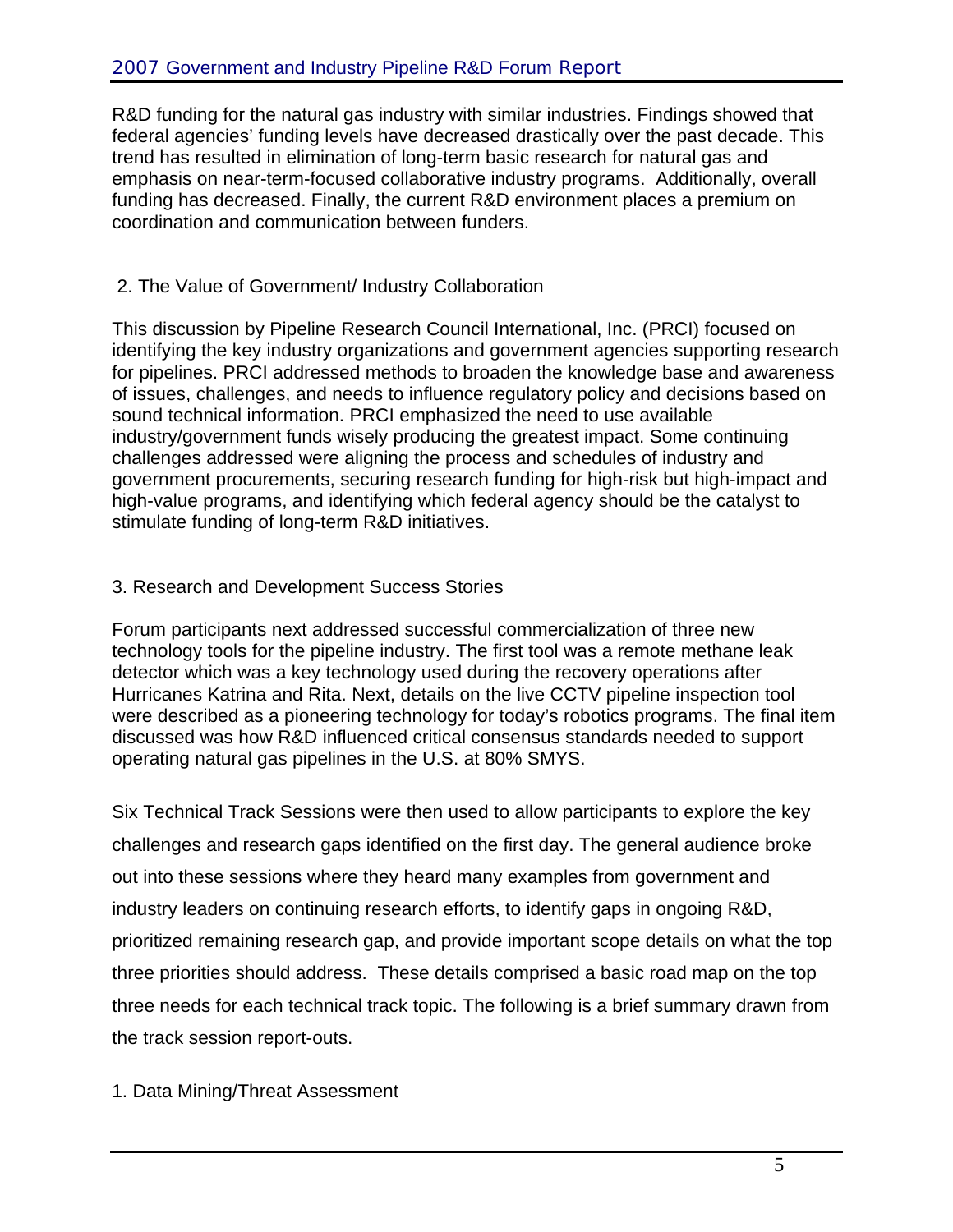This session focused on the technical issues and R&D needs related to (a) data types; (b) data collection, analysis and sharing; and (c) the use of data to prioritize threats, identify integrity challenges and prioritize threat assessment. Common themes among presenters included the need to move the pipeline industry toward a common course for the most effective and efficient systems for managing information, growing data overload issues, reporting inconsistencies, and the need for threat assessment for outside forces.

#### 2. Excavation Damage Prevention

This session focused on the technical issues and needs for locating pipelines and other below ground utilities before digging. Enforcement of the One Call process was identified as the number one issue that needs to be addressed. Additionally, using global positioning system coordinates, monitoring encroachment, preventing damage while digging/boring, and continuing to evolve keyhole technologies were proposed as technical needs that research could address.

#### 3. Direct Assessment (DA)

This session focused on technical issues and R&D needs for detecting, measuring and assessing the severity of defects that may arise during installation (girth weld defects, rock dents) or during operation (corrosion, SCC, impact damage). The current status of in-pipe and out-of-pipe inspection tools was reviewed. The capabilities of assessment methods for crack-like, metal-loss and deformation defects were examined. The applicability of current guidance, codes and standards was considered. A gap analysis revealed several general issues, including

-How to improve and quantify the accuracy and reliability of inspection tools -Inadequate knowledge of where, and how fast, time-dependent damage occurs -How to establish effective codes and validate/qualify procedures.

### 4. Defect Detection/ Characterization

This session focused on the technical issues and R&D needs for detecting/locating defects or leaks (internally or externally); developing consensus standards (i.e., API 1162); and determining from data collected "How big is the problem?"; sharing technology advancements in robotic camera technology for inside pipe castings; and identifying the need for defective coating detection technologies. Another gap in technology related to validation of the capabilities of long-range guided ultrasonics for in flaw discrimination.

#### 5. Defect Remediation/ Repair/ Mitigation

This session focused on the technical issues and R&D needs for maintaining safe pipelines, repairing damaged pipelines and removing future threats. Discussions occurred on proactive damage prevention technologies centered on prevention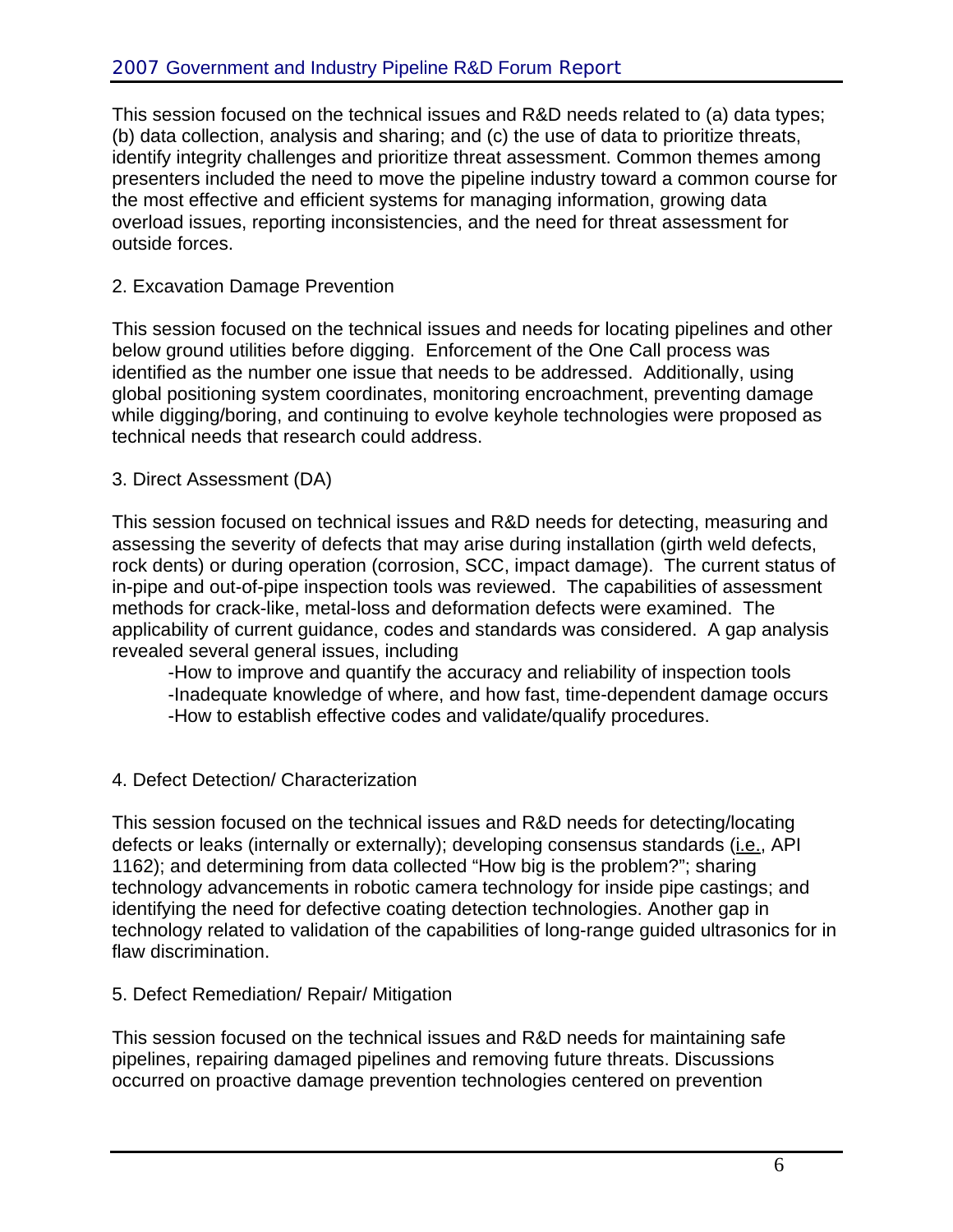mitigation technologies as well as on keyhole technologies, advanced repair methods for plastic pipe and offshore pipelines repair because of severe weather damage.

### 6. New Fuels Transportation

This session focused on the technical issues and R&D needs from the impact of LNG on pipeline distribution systems, safety/security of LNG facilities, and the impact of ethanol or methanol blends on pipeline systems. Discussions occurred on the effects of gas interchangeability on LDC components, including continuing research to identify the impact of varying gas compositions on components based on ASTM standards and the general understanding of new fuels. This track session made special note that operators must be confident their facilities can perform safely, reliably, and cost-effectively when delivering mixtures of fuels. Last a discussion on the observation that little or no consideration is being given to assessing risks and developing implementation tactics to deal with the existing installed appliance population regarding gas composition.

Extra details are in the Appendix or posted at the following webpage:

http://primis.phmsa.dot.gov/rd/mtg\_020707.htm.

# **Background**

# **Forum Objectives, Approach, Organization and Sponsorship**

### **What was the forum designed to achieve?**

Our nation, and indeed the world, is strongly dependent on pipelines to deliver the energy needed to continue economic well being and to promote economic growth. As the current pipeline infrastructure continues to age and as increasing energy demand calls for new fuel mixtures and new pipelines, we must redouble our efforts to assure pipeline safety, integrity and reliability. Research and development represent critical items in increasing that assurance.

The objective of the forum was to allow government and industry pipeline stakeholders to develop a consensus on the technical gaps and challenges for future R&D. It addressed both short- and long-term research objectives for liquid/gas and transmission/distribution pipelines, covering onshore, offshore and extreme weather environments. Added discussion included outlining details of the final research goals and developing road maps identifying roadblocks or barriers preventing the technology use, technology demonstrations, technology transfer and commercialization. Specifically, the forum was designed to:

- 1. Develop a consensus agenda of technical gaps & challenges for future R&D;
- 2. Identify both short and long term research objectives for liquid/gas transmission and gas distribution pipelines;
- 3. Conduct basic road mapping on identified technical gaps so solicited research is addressing the needs effectively; and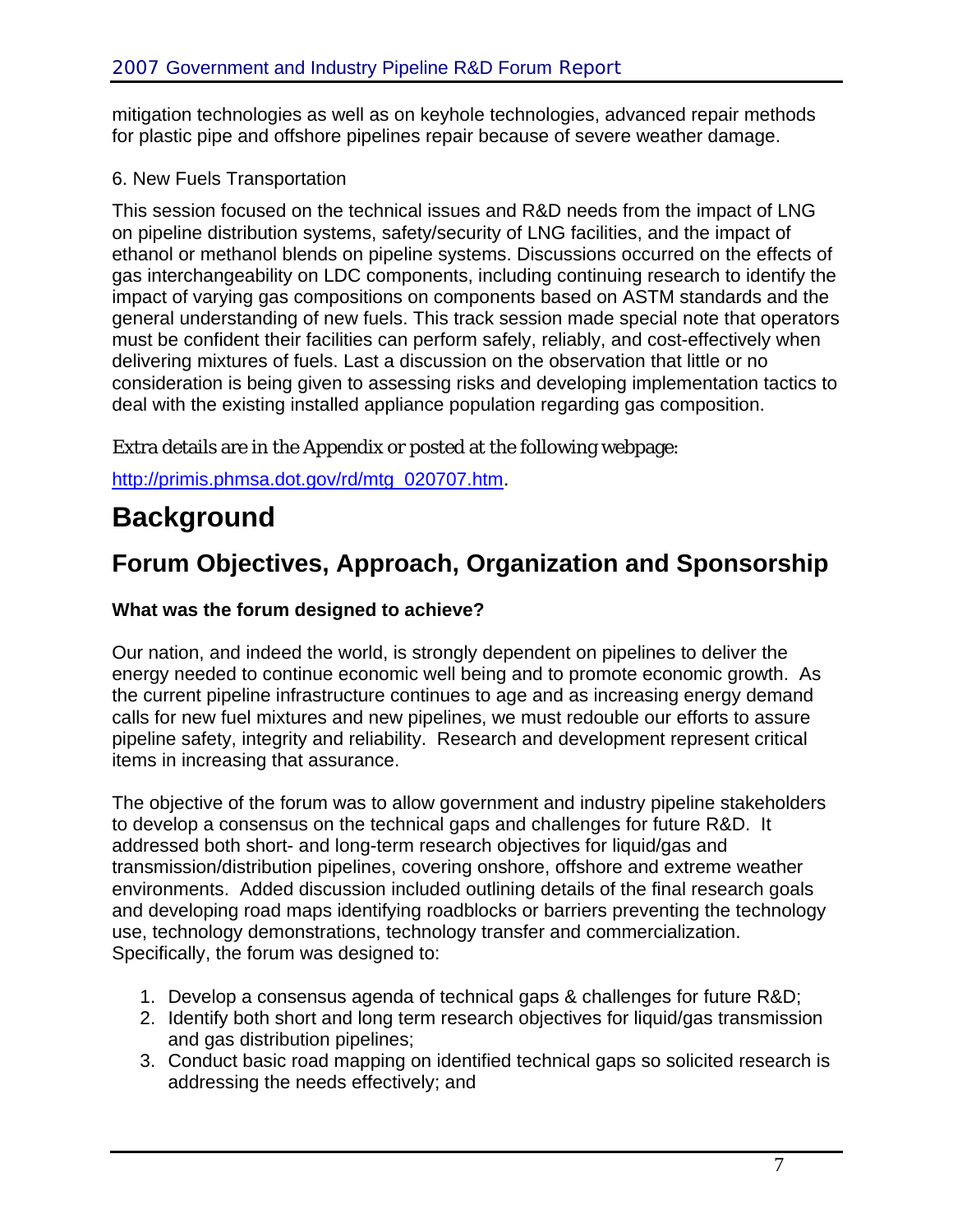4. Provide details of the ultimate research goals so appropriate end users are factored into project scopes.

#### **How did the forum approach attainment of its objectives?**

To achieve the stated objectives the forum explored the challenges facing the pipeline industry, shared information on recently completed and continuing tasks to address these challenges, and identified potential gaps or overlaps in the set of projects currently underway or in planning. The intended result was to inform the attendees and to identify various resources available to sponsors of research and development in defining their priorities. Other results considered important were sharing progress on related projects to gain knowledge of similar research efforts within the pipeline community. The agenda included extra time in all sessions for open discussions to define pipeline types, working environments, and performance needs and expected targets or time frames to complete the research. Each track session reported on methods to quantify benefits, improve planning activities, and address various demonstration options to maximize the potential for commercialization for the marketplace. Then, each track session considered how best to integrate standard organizations into research efforts to ensure high-quality outputs.

#### **How was the forum organized?**

PHMSA assembled a diverse steering committee with representation from many government and industry stakeholders to design and host a successful forum. This provided equal opportunity for representation and stakeholder involvement to discuss critical technical topics and to fulfill the forum objective. The steering committee had representation from the following:

DOT/PHMSA DOI/MMS American Gas Association American Public Gas Association American Petroleum Institute Association of Oil Pipe Lines Interstate Natural Gas Association of America National Association of Pipeline Safety Representatives Northeast Gas Association/NYSEARCH Operations Technology Development Pipeline Research Council International

### **How was the forum sponsored?**

The Department of Transportation, Pipeline & Hazardous Materials Safety Administration's Office of Pipeline Safety provided the administrative funding to hold the forum.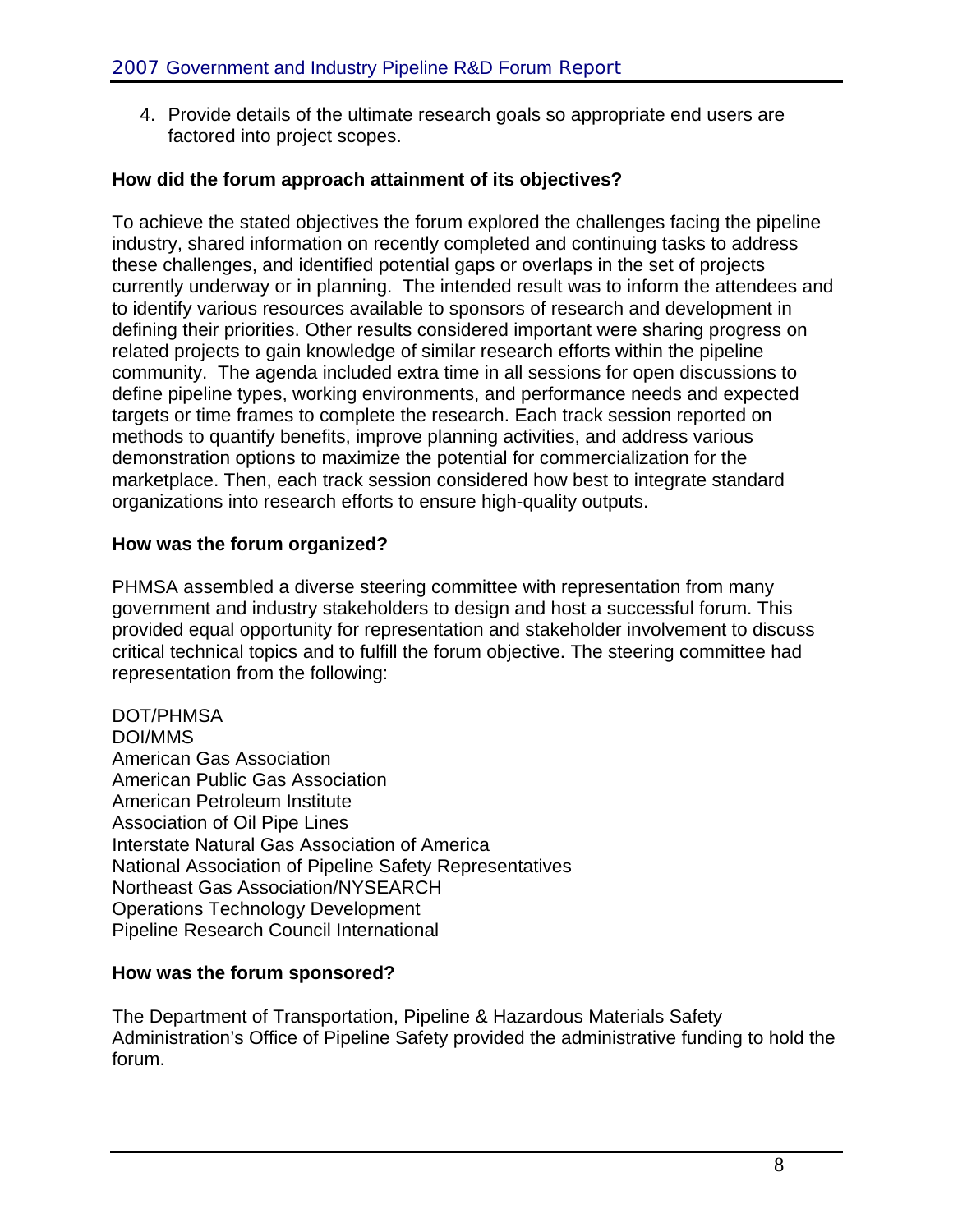The sponsors of breaks were American Gas Association, Association of Oil Pipe Lines, American Public Gas Association Research Foundation, American Petroleum Institute, Operations Technology Development, Northeast Gas Association, and In-line Inspection Association. These breaks provided opportunities to discuss topics identified during planned discussions, to explore various other issues with other participants, and to refresh before re-entering the forum.

GE Energy was contracted and provided facilitators to aid the Technical Track Session Chairs. This gave greater leverage to the session chairs and helped them be more efficient and successful.

# **Forum Overview**

The Government Industry Pipeline R&D Forum was held in New Orleans, Louisiana on February 7-8, 2007. The 2-day event included roughly 240 representatives from Federal, State, and international government agencies; public representatives; research funding organizations; standards organizations; researchers; and pipeline operators from the U.S. and overseas. A list of attendees is in the Appendix.

The Forum's goals included identifying key challenges facing industry and government, sharing information on current research efforts, and identifying research that can help to meet the challenges. Participating organizations expect to use the forum results to help guide and focus their independent programs. All presentation material is posted publicly and available at: http://primis.phmsa.dot.gov/rd/mtg\_020707.htm

## Opening Session

The forum moderator opened the forum and welcomed all participants to New Orleans. Next, PHMSA presented a high level perspective on energy pipelines.

## Key Challenges

High level industry perspectives on current and future key challenges were given and set the stage for expanded discussion through the remaining forum agenda. These perspectives represented the various pipeline types and the association representing the in-line inspection companies.

| <b>Liquid Transmission:</b>                        |
|----------------------------------------------------|
| Speaker: Tim Felt                                  |
| President and CEO, Explorer Pipeline Company       |
| <b>Gas Transmission:</b>                           |
| Speaker: Walter Ferguson                           |
| Sr. Vice President, Operations, CenterPoint Energy |
| <b>Gas Distribution:</b>                           |
| Speaker: Peter Terranova                           |
| Vice President of Operations, UGI Utilities, Inc.  |
| ILIA:                                              |
| Speaker: Garrett Wilkie                            |
| President, In Line Inspection Association          |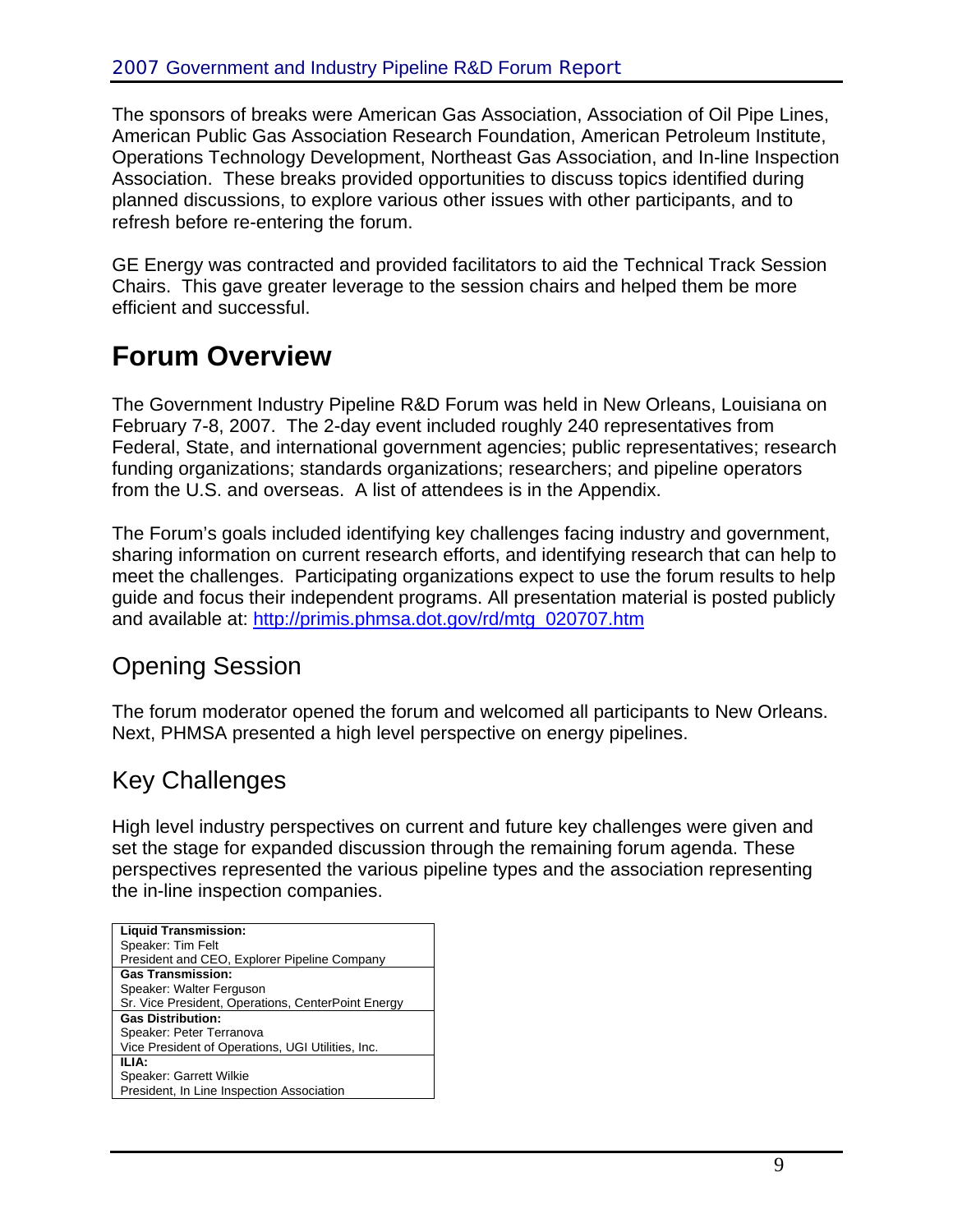### Presentations from Industry Leaders

In each of these industry presentations, participants heard details from industry leaders about their experience and knowledge of the subject. Below is a listing of each presenter on the agenda for this session.

| Discussion 1: Generating Innovation: Are we<br>investing enough? |
|------------------------------------------------------------------|
| Speaker: Robert Howard                                           |
| Vice-President                                                   |
| Pacific Gas & Electric Corporation                               |
| Discussion 2: The Value of Government/Industry                   |
| Collaboration                                                    |
| Speaker: George W. Tenley, Jr.                                   |
| President                                                        |
| Pipeline Research Council International                          |
| <b>Discussion 3: Research and Development Success</b>            |
| <b>Stories</b>                                                   |
| The Remote Methane Leak Detector                                 |
| Speaker: Claude Trahan, Compliance Supervisor,                   |
| Atmos Energy                                                     |
| <b>Live CCTV Pipeline Inspection</b>                             |
| Speaker: George Ragula, Distribution Technology                  |
| Manager, PSE&G                                                   |
| U.S. Natural Gas Pipelines Operating at 80% SMYS                 |
| Speaker: David Johnson, Technical Consultant,                    |
| Panhandle Energy (SUG)                                           |

Technical Track Sessions

Six concurrent technical track sessions were used to structure discussion of the key challenges facing industry and government, ongoing research activities, and additional R&D needs and details in the following areas:

- 1. Data Mining/Threat Assessment
- 2. Excavation Damage Prevention
- 3. Direct Assessment
- 4. Defect Detection/Characterization
- 5. Defect Remediation/Repair/Mitigation
- 6. New Fuels Transportation

Each technical session began with a review of the challenges identified in the opening session and those identified in the registration survey for that track. Participants then identified additional challenges specifically related to the track session's topic. Below are the identified top challenges. Additional information from each technical track session can be found in the Appendix.

### Identified Future Research Gaps

Data Mining/Threat Assessment:

- Interchange Standards and tools between operators and regulators
- Advanced Risk Management tools and technologies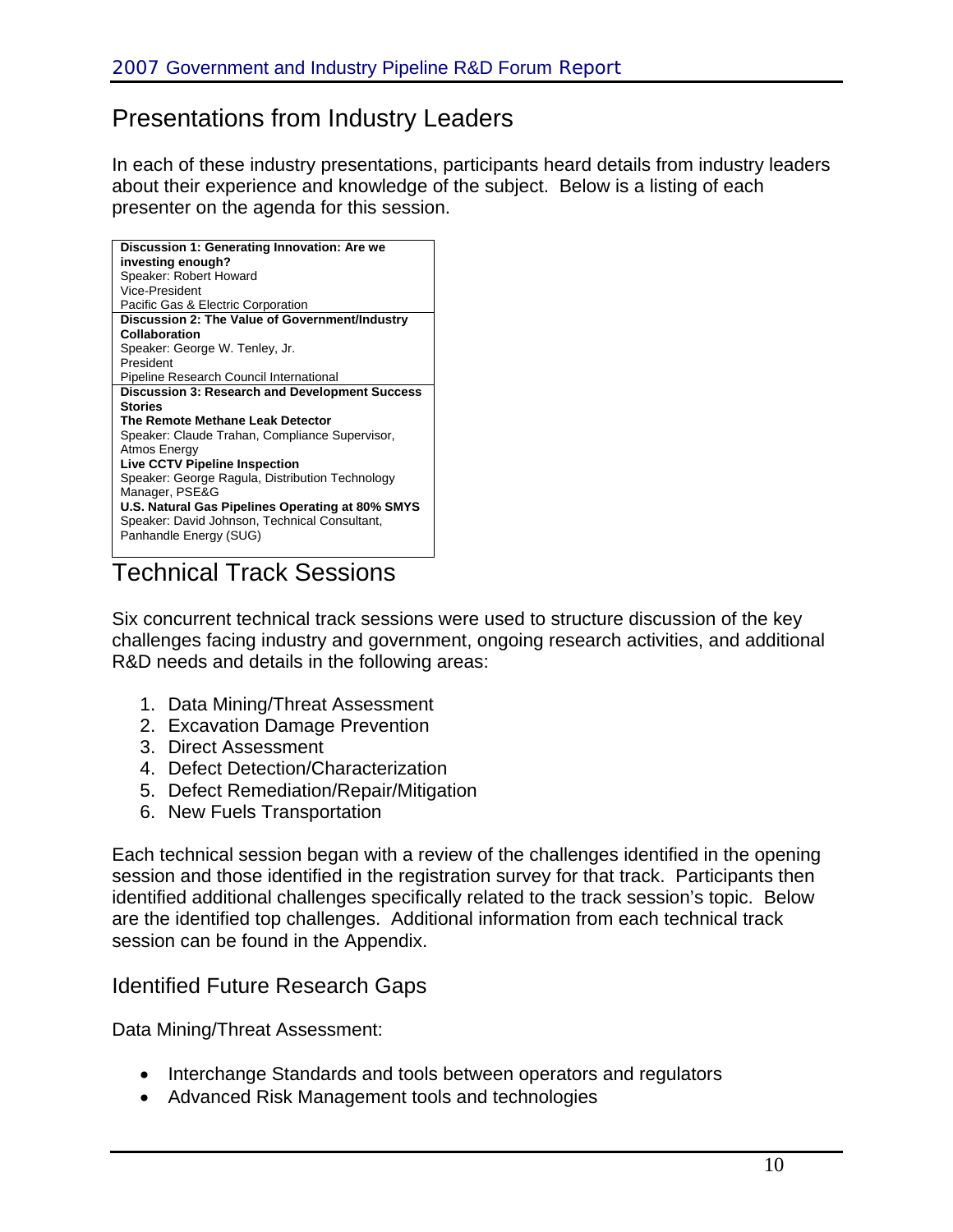• Best Practices for Enterprise Integration

Excavation Damage Prevention:

- Improvements to technologies to quickly locate underground facilities
- Study effective methods of enforcement
- Early warning encroachment technology
- Intergrating accurate location techniques on excavation equipment

Direct Assessment:

- Determining realistic corrosion/crack growth rates
- Develop consensus standards for confirmatory Direct Assessment with Guided Ultrasonic Testing Technologies
- Develop tools to rapidly detect presence of SCC on site
- Develop and validate testing database on new LRGW-UT technology tools

Defect Detection/Characterization:

- Develop tools for defect sizing from inside & outside the pipe
- Develop validation and qualification standards for defect sizing and assessment
- Develop tools for assessment of mechanical damage severity

Defect Remediation/Repair/Mitigation:

- Develop new alternative repair methods for difficult access areas
- Study off-shore pipe movement during extreme weather conditions
- Study defect repair techniques/technologies from other industries

New Fuels Transportation

- Develop standardized process for identification materials for construction of pipeline and compatibility with new fuels
- Study alternate fuel compatibility risks with existing and new pipeline materials
- Conduct real-time monitoring of fuel components to generate a Data Warehouse containing fuel information

### Presentations within the Technical Track Sessions

Following the identification of challenges, participants heard detailed presentations from industry leaders on the R&D work they were conducting. Below is a listing of the presenters for each track session. These presentations are available from the following web site: http://primis.phmsa.dot.gov/rd/mtg\_020707.htm.

| Session 1: Data Mining/Threat Assessment      | Chad Zamarin, Colonial Pipeline                        | Ed Weigele, GE         |
|-----------------------------------------------|--------------------------------------------------------|------------------------|
| <b>Chair:</b> Chad Zamarin, Colonial Pipeline | Chris Ziolkowski, GTI                                  | Craig Wilder, BP       |
| <b>Facilitators: Mick Collins, GE</b>         | David Nemeth, Panhandle Energy                         | Cheryl Trench, Allegro |
| Jerry Rau, Panhandle Energy                   | Roger Little & Piyali Talukdar, DOT/PHMSA              |                        |
| Sheila Wilson, PODS Association               | Steve Biagiotti, Structural Integrity Associates, Inc. |                        |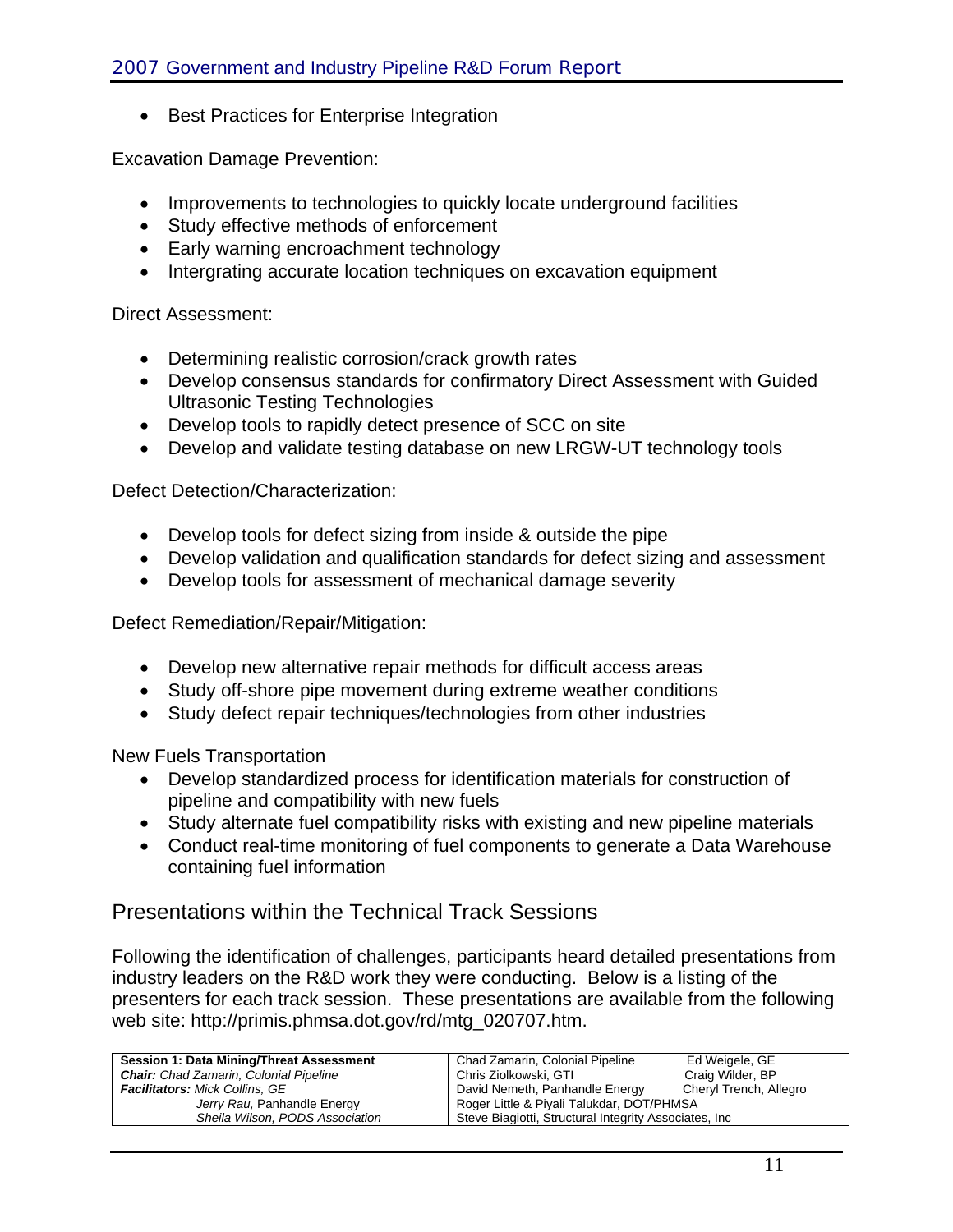| <b>Session 2: Excavation Damage Prevention</b>          | Blaine Keener, DOT/PHMSA                                             |  |
|---------------------------------------------------------|----------------------------------------------------------------------|--|
| <b>Chair:</b> Burt Williams, City of Mesa               | Manuel Terranova, GE                                                 |  |
| <b>Co-Chair:</b> Maureen Droessler                      | Mark Andraka, Peco Energy Corporation                                |  |
| <b>Facilitator:</b> Paul Wood, Cycla Corporation        | Kiran Kothari, GTI                                                   |  |
| <b>Session 3: Direct Assessment</b>                     | Oliver Moghissi, CC Technology<br>James Merritt, DOT/PHMSA           |  |
| <b>Chair:</b> Chris Bullock, CenterPoint Energy         | Daniel Ersoy, GTI<br>Gary Matocha, Spectra Energy                    |  |
| <b>Co-Chair: Keith Leewis, P-PIC</b>                    | Drew Hevle, Enbridge<br>Trevor Place, Enbridge                       |  |
| Facilitator: Rudy Reid, GE                              | Bob Fassett, PG&E<br>Andrew Pulsifer, CenterPoint Energy             |  |
| <b>Session 4: Defect Detection/Characterization</b>     | Robert Smith, DOT/PHMSA<br>Gary Burkhardt, SwRI                      |  |
| <b>Chair:</b> Daphne D'zurko, Northeast Gas Association | Jerry Rau, Panhandle Energy<br>Scott Ironside, Enbridge              |  |
| Co-Chair: David Batte, PRCI                             | Daphne D'Zurko, NGA/NYSEARCH<br>Dave Batte, PRCI                     |  |
| <b>Facilitator:</b> Mauricio Palomino, GE               | Bob Francini, Kiefner & Associates<br>Albert Teitsma, GTI            |  |
|                                                         | Tom Bubenik, CC Technologies<br>Terry Boss, INGAA                    |  |
|                                                         | Peter Mudge, TWI Plant Integrity<br>Garrett Wilkie, ILI Association  |  |
|                                                         | Larry Weigel, Structural Integrity<br>Thomas Picciott, National Grid |  |
| <b>Session 5: Defect Remediation/Repair/Mitigation</b>  | Elizabeth Komiskey, DOT/PHMSA                                        |  |
| <b>Chair:</b> Dave McNeill, Enbridge                    | Manny Gagliano, DOI/MMS                                              |  |
| Co-Chair: Gary Vervake, Spectra Energy                  | Gary Vervake, Spectra Energy                                         |  |
| Facilitator: Val Bernardi, GE                           | Andrew Hammerschmidt, GTI                                            |  |
| <b>Session 6: New Fuels Transportation</b>              | George Vradis, NGA/NYSEARCH                                          |  |
| <b>Chair:</b> Joe Vitelli, Key Span Energy              | Bob Wilson, Key Span Energy                                          |  |
| Co-Chair: Glyn Hazelden, GTI                            | Yong Yi Wang, Engineering Mechanics Corporation of Columbus          |  |
| <b>Facilitator:</b> Emily Turner, GE                    | Glyn Hazelden, GTI                                                   |  |
|                                                         | Kevin Bodenhamer, Enterprise Products Company                        |  |

Following the presentations, participants identified priorities for R&D, and provided the required details to solicit effective research projects. A full list of the research opportunities identified in each track, can be found in the Appendix.

# **Draft Technology Transfer Plan**

PHMSA staff presented the PHMSA Pipeline Safety Research and Development (R&D) Technology Transfer Plan to the main body at the R&D forum. PHMSA staff recognizes the challenges and understands that successful completion of R&D projects is not enough to met PHMSA's mission. Carrying out an effective and rapid placement of new technologies into use is the objective of the plan. PHMSA's plan of partnering with pipeline stakeholders to measure and report on technology transfer efforts offers several parallel paths, not a single path to ensure success. Success with these endeavours needs diligence throughout the R&D project life and needs early involvement with targeted end users to ensure the technology pull towards commercialization. PHMSA identified several critical steps to lessen end user risk and shorten the time to commercialization while conducting demonstrations to benchmark the applicability of technology advances.

The draft technology transfer is posted at:

http://primis.phmsa.dot.gov/rd/mtgs/020707/DraftTechnologyTransferPlan.pdf

# **Follow up Actions**

In the interest of designing future forums to be as useful as possible, feedback from participants was solicited on useful changes (additions, deletions or restructuring) and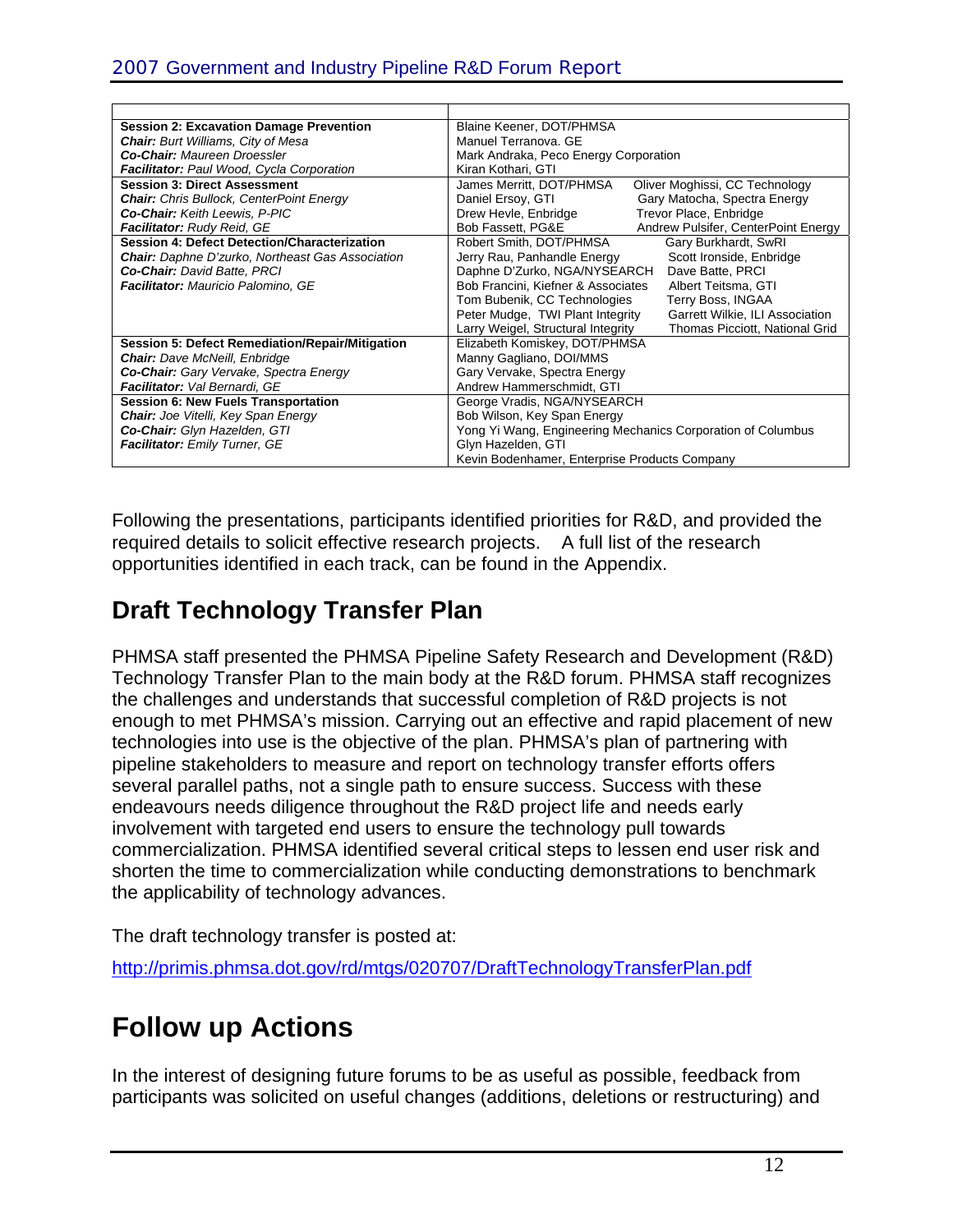will be incorporated in future designs. Details of the feedback can be found at the following web site: http://primis.phmsa.dot.gov/rd/mtg\_020707.htm .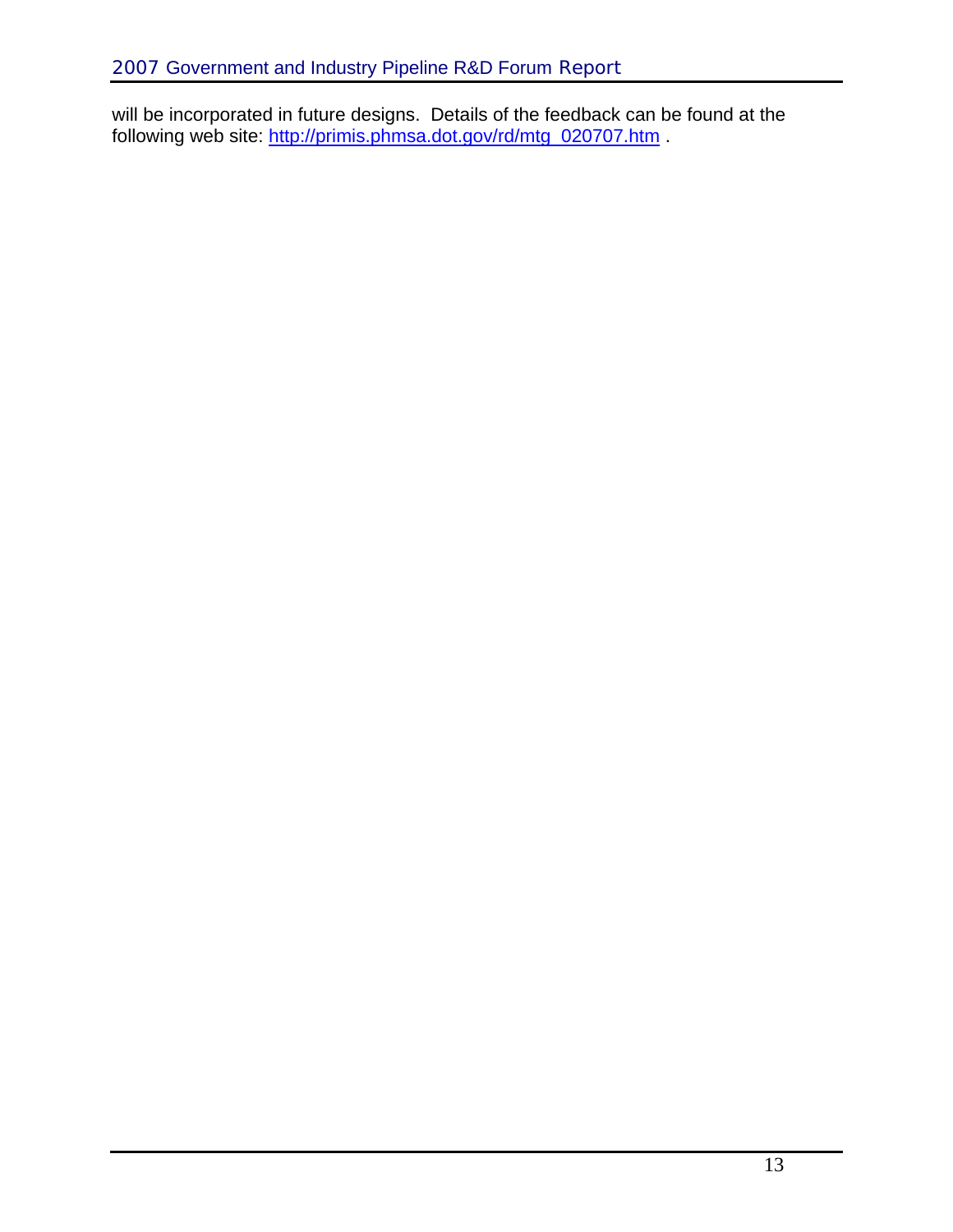# **Acknowledgements**

Highest Appreciation

This forum would not have been possible without the time, direction and support of the steering committee members. The added touch that the sponsoring organizations provided was greatly appreciated and positively received by the attendees.

### Special Thanks

Special thanks should be noted to Christina Sames who organized the submission of the non-government sponsorship. Special thanks to General Electric (GE) Corporation for supplying "Black Belt" facilitators used in the technical track sessions. Special thanks to Paul Wood & Piyali Talukdar for their facilitation within the technical track sessions. Last, a special thanks to the city of New Orleans for hosting the event and best wishes for a speedy economic recovery.

Thank You

Thank you to everyone who traveled, attended, and participated in this forum. Your efforts have set a national pipeline research agenda for the near future.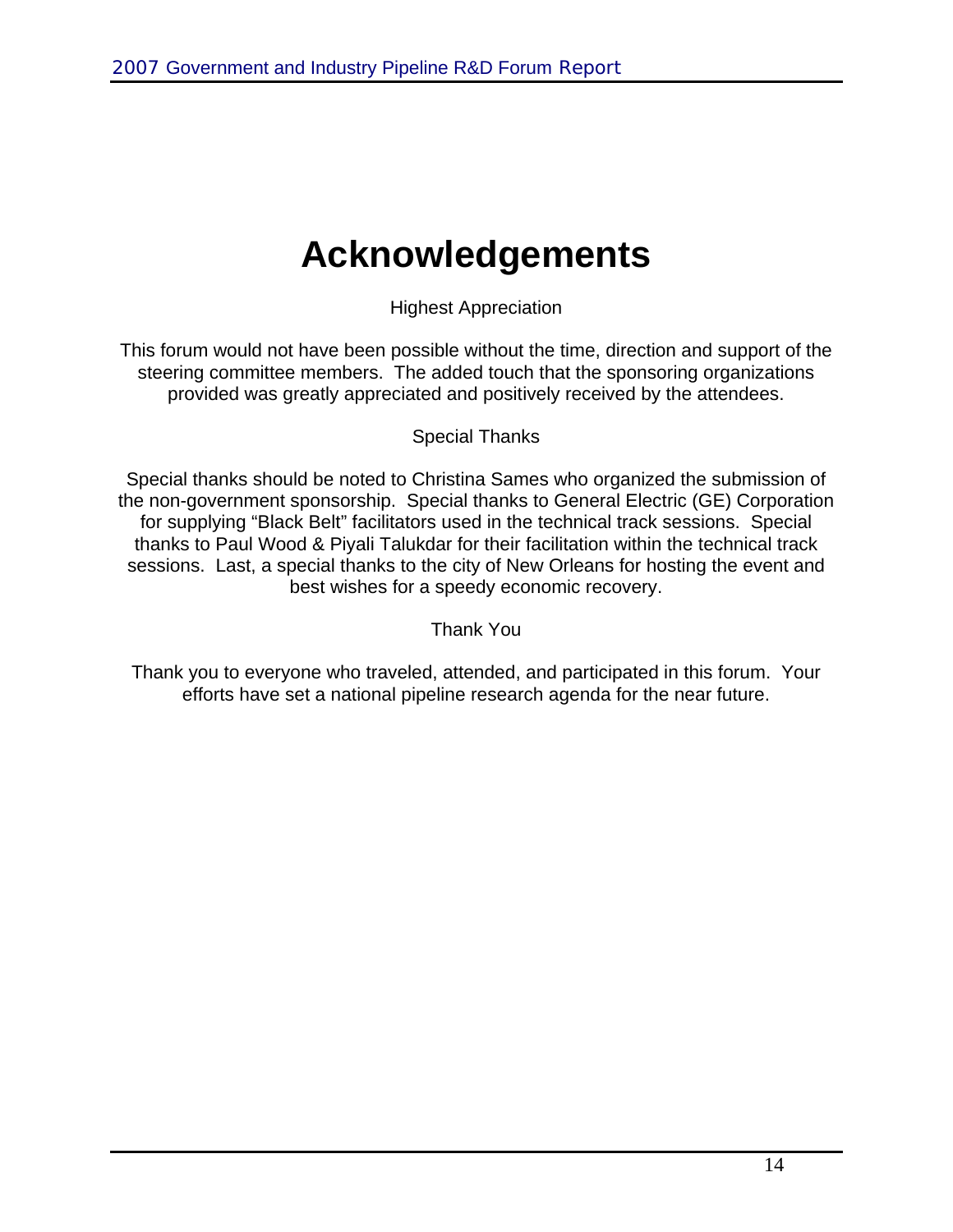# **Appendices**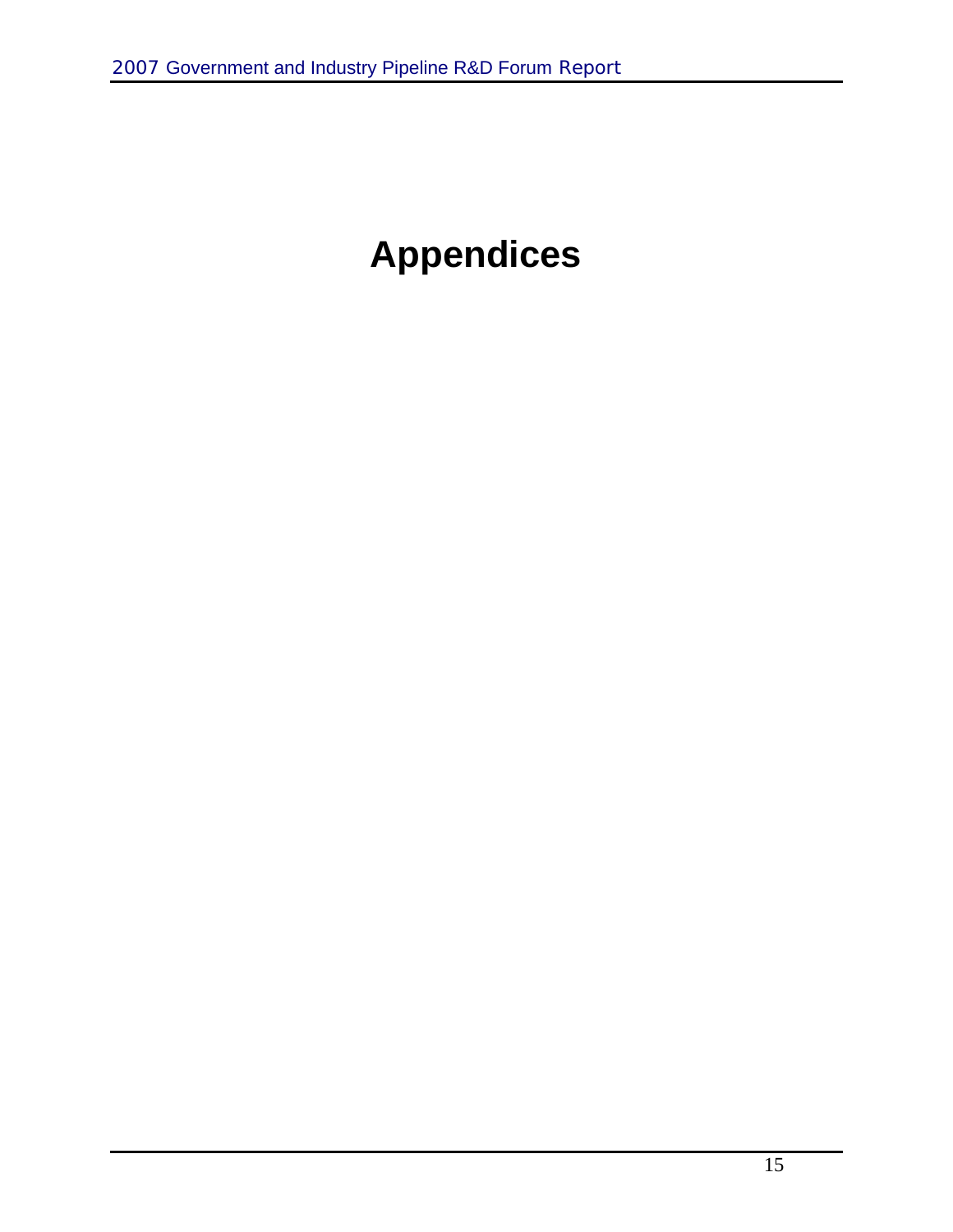# **Technical Track Sessions Challenges and R&D Opportunities**

### **1. Data Mining/ Threat Assessment:**

### **Challenges**

- 1. Data mining/threat assessment is dependent on (and limited by) the fundamental data management foundations and integration abilities.
- 2. Historically, data management development lagged behind new technology introduction. Recognition that the data management component must be considered in other areas of R&D.
- 3. Data quality and complexity is growing and growing and growing.
- 4. Consensus that in many areas, data already exist that is not fully utilized, that technology to bring data together already exists, and that effective technology transfer should be attainable.

### Research Opportunities

- 1. Interchange standards and tools between operators and regulators
- 2. Advanced risk management tools and technologies
- 3. Best Practices for Enterprise Integration
- 4. Data Model for transmission and distribution
- 5. Spatial Accuracy Coordinate Transform/ Translation. Software standards aimed at legacy GIS
- 6. Temporal Connectivity Persistence (Historical data, maintain the data set with current pipe) in either direction, or look at how the pipeline has changed over time.
- 7. Tools to decentralize data integration from field data collection of threat to ensure data get all the way into the corporate database.
- 8. Integration of traditional paper oriented data,
- 9. Data Quality- Tools to maintain/ correct the data, quality, (Extract, Transform, Load)
- 10. Association of Critical data with applications that use this data
- 11. Collection and comparison of ILI data to understand repeatability of data on reinspection with different inspection tools.
- 12. Ground penetrating radar to determine depth of pipe
- 13. Internal data on facilities to be improved radiography and location of small pipe within facilities
- 14. Use automation to monitor aircraft photography for changes in Right of Way (ROW)
- 15. Spend more time analyzing data then gathering and correcting data
- 16. One call sheets- Ability to mine data to look for trends, predictive models
- 17. Standards and protocols for comparing field inspection results with ILI data for multiple threats. Feedback into the ILI technology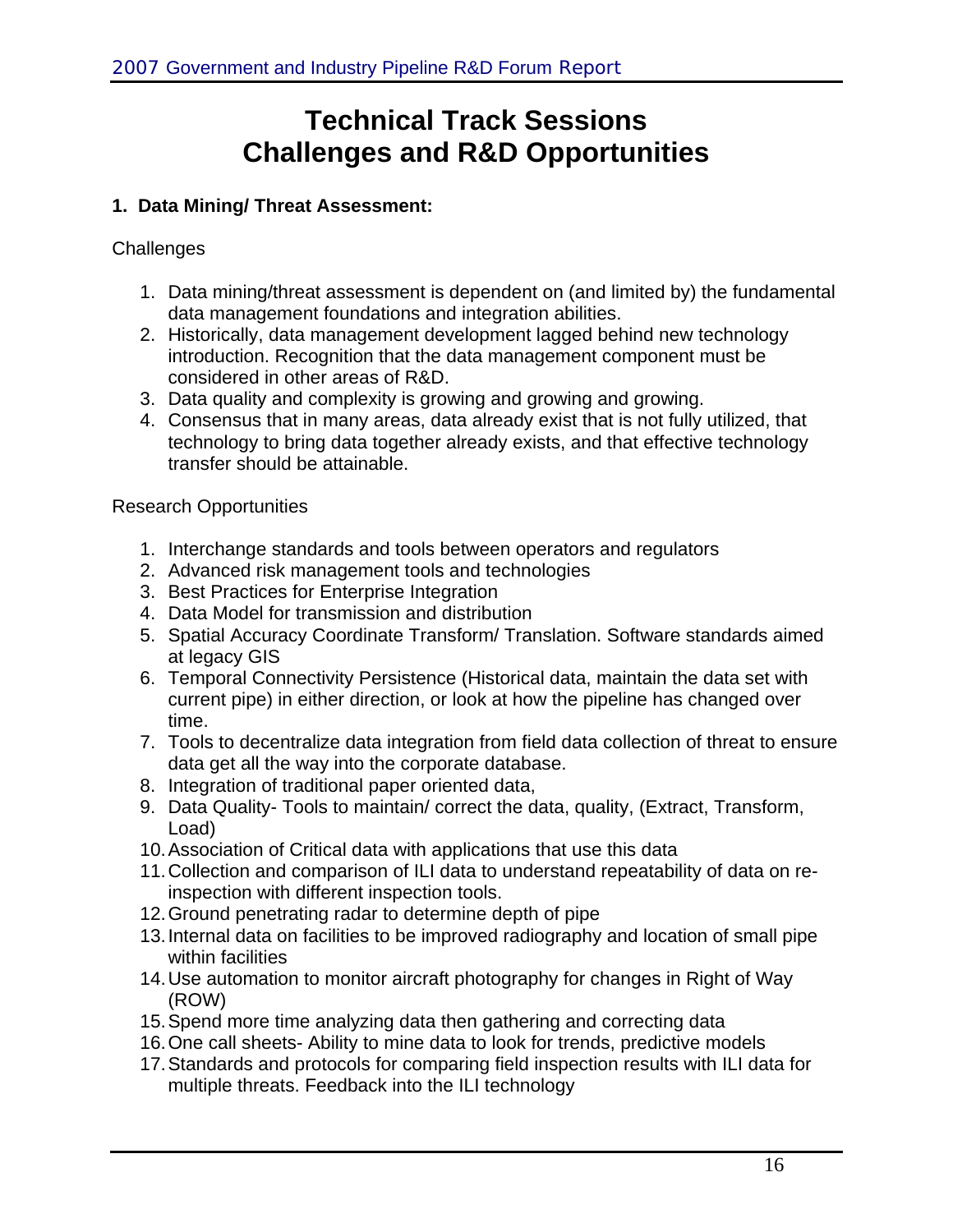- 18. Legacy data- Global involvement is leading this industry. Same faces. Tools to collect new data or convert old data. 90% of the time is used getting the less important data.
- 19. Data management best practices. How can we come up with strategies that can enhance company specific data challenges?
- 20. Ability to automate the reporting and the receipt of the report by PHMSA.
- 21. Understanding the core technology capabilities, available public data. What data, accuracy can be leveraged by the pipeline company.
- 22. Reporting tools to pull data into meaningful formats, dashboard concepts? Have data presented in a meaningful format. Development of a standard output for reporting, mining data.
- 23. Normalizing leakage history for trend analysis

### **2. Excavation Damage Prevention**

**Challenges** 

- Strengthening education and enforcement will have a major impact
- Limited knowledge on offshore damage prevention. This is where the greatest risk is associated with pipelines in shallow water.
- Study the results and implications from current ongoing work before future procurements

Research Opportunities

- 1. Improvements to technologies to quickly/ accurately/cheaply locate underground facilities
- 2. Effectiveness of enforcement a social research issue
- 3. Technology to provide early warning of the presence of excavators
- 4. Technology to integrate accurate information on pipe location into operation of excavation equipment.
- 5. Strengthen the completeness and usability of damage data from DIRT as well operator data bases
- 6. Off-shore damage prevention
- 7. Develop excavation methods that don't damage underground utilities
- 8. Understand the effectiveness of candidate approaches to education- social science research
- 9. Use of available technology to detect underground utilities and shutdown excavation equipment
- 10. Demonstrate cost effective/timely coupling between one call and excavation permitting
- 11. Means to strengthen the effectiveness of use of location information during excavations
- 12. Means to more effectively engage other stakeholders, including underground utility owners, in local damage prevention efforts.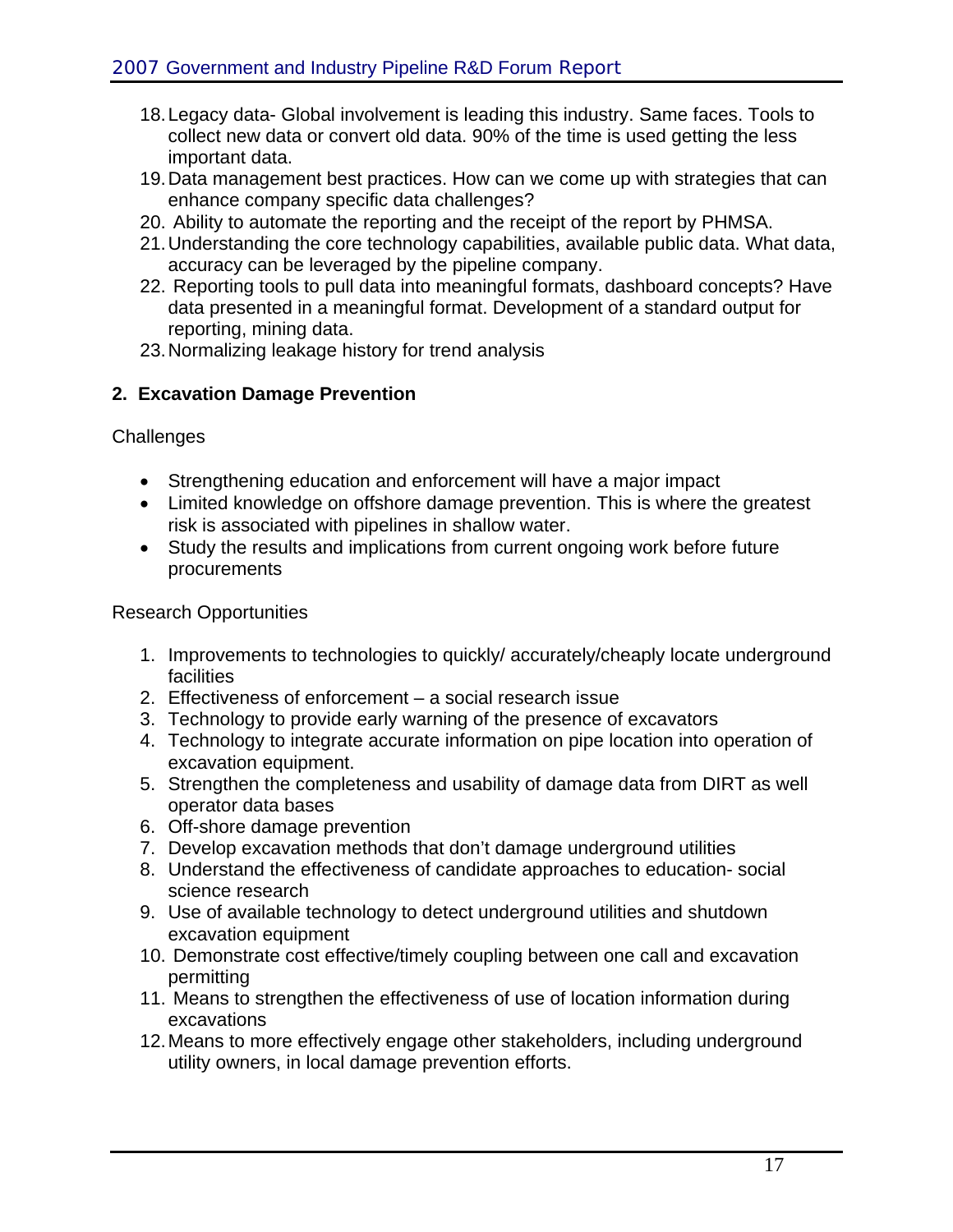#### **3. Direct Assessment**

#### **Challenges**

- Assessing Difficult Situations
- Consensus Standards and Procedures development
- DG/WG Validation for Unique Situations
- Detection of internal Corrosion Flaws
- Integration of Different DA Methods for synergies
- Determination of number of dig requirements
- Consistency of Survey Practices, Results, Methods

#### Research Opportunities:

- 1. New and improved tool development in support of DA
- 2. Determine the true risk associated with difficult to assess situations
- 3. Understanding and interpreting data results
- 4. Approval of GWUT for assessment in other technologies
- 5. Construction Practices
- 6. Tools for real time detection of corrosion environment conditions
- 7. Corrosion Growth Rate determination
- 8. Flow model improvements
- 9. Feasibility Assessment Guidance
- 10. Validation of System Analysis Approach
- 11. Identification of monitoring tool placement
- 12. Rapid detection tool for presence of SCC in the ditch

### **4. Defect Detection/Characterization**

#### **Challenges**

- Discriminating mechanical damage features
- Extending the performance of guided wave ultrasonic testing
- Inspection through coatings, scale
- Understanding the site-selectivity of SCC, corrosion
- Field testing and demonstration building confidence in inspection tool performance

Research Opportunities:

- 1. Develop in-the-field rapid detection of SCC
- 2. ILI for SCC in gas pipelines
- 3. Quantified probability of detection
- 4. Develop tools for corrosion and SCC growth monitoring
- 5. Field-relevant growth rates for corrosion, MIC, SCC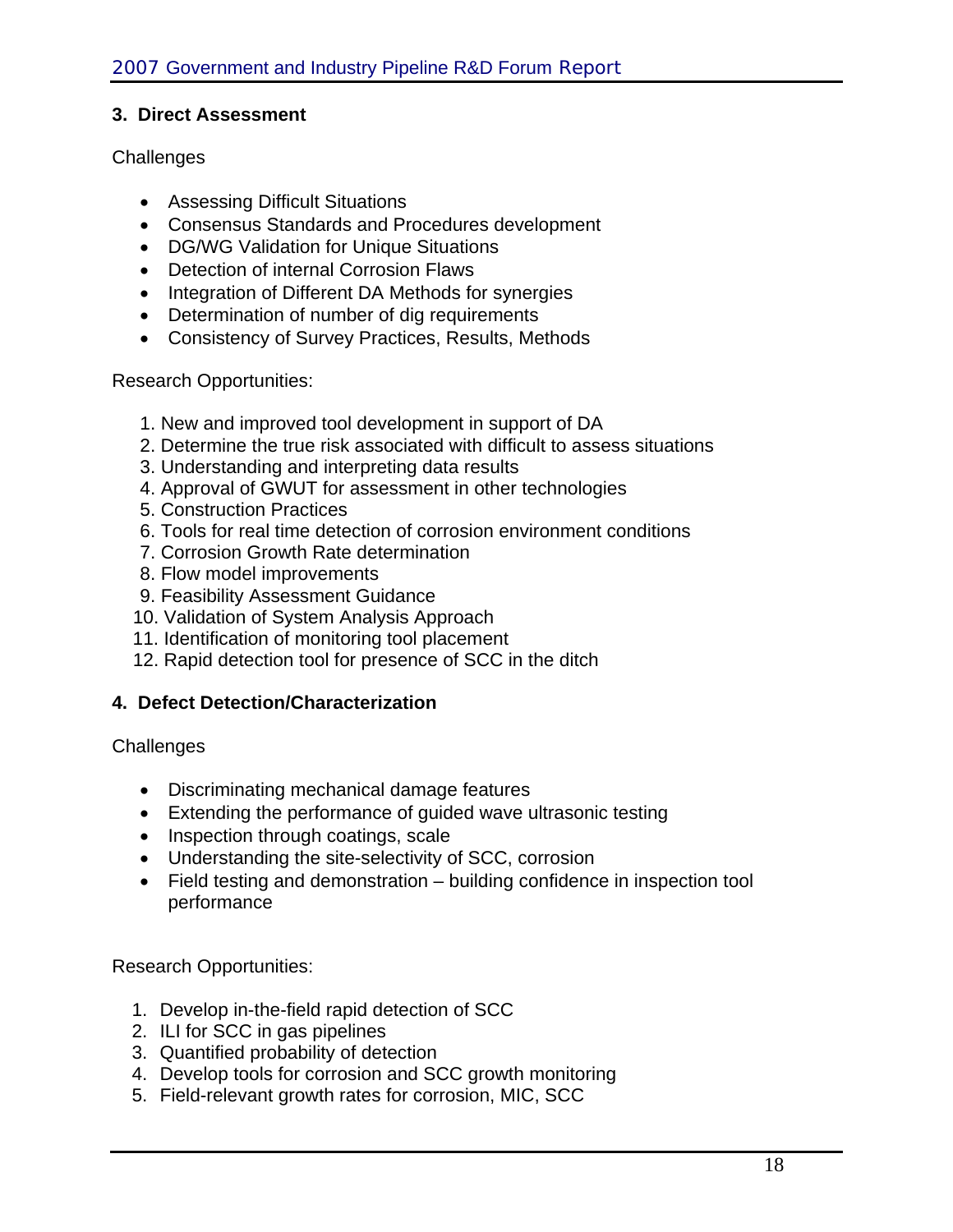- 6. Understand crack interaction, coalescence
- 7. Better correlation between material toughness (Kc) and Charpy energy
- 8. Understand how coatings degrade/disbond and lead to start of corrosion/SCC
- 9. Interpretation of MFL signals from mechanical damage features
- 10. Influence of mechanical damage features on failure pressure, remaining life

### **5. Defect Remediation/Repair/Mitigation**

**Challenges** 

- Refining safety zones and supporting public dialogue
- Managing gas quality
- Metering technologies
- Storage options
- Emissions compliance
- Alternatives to Hydrotesting
- Self healing pipes
- Development of Strain Criteria to deal with pipelines repaired.

Research Opportunities

1. Reliabilities of tools for high strength steel/ limitations of repairs

2. Restoring capacity through HCA (Operate at lower pressure, reinforcing linings, restore design factors

- 3. Develop less expensive ways of making repairs.
- 4. Study how effective hydro testing is towards crack remediation
- 5. Determine how effective CP is in mitigating SCC

### **6. New Fuels Transportation**

**Challenges** 

• Developing the next generation of alternative fuel blends that are compatible with existing and new materials in the construction of pipelines.

Research Opportunities

- 1. Develop standards for the content of gas and hazardous liquids for compatibility with existing and new materials for pipelines.
- 2. Catalog gas transmission infrastructure materials and establish compatibility with alternate supplies
- 3. Update AGA bulletin 36, establish enterprise wide interchangeability assessment processes and criteria consistent with other global evaluation methodologies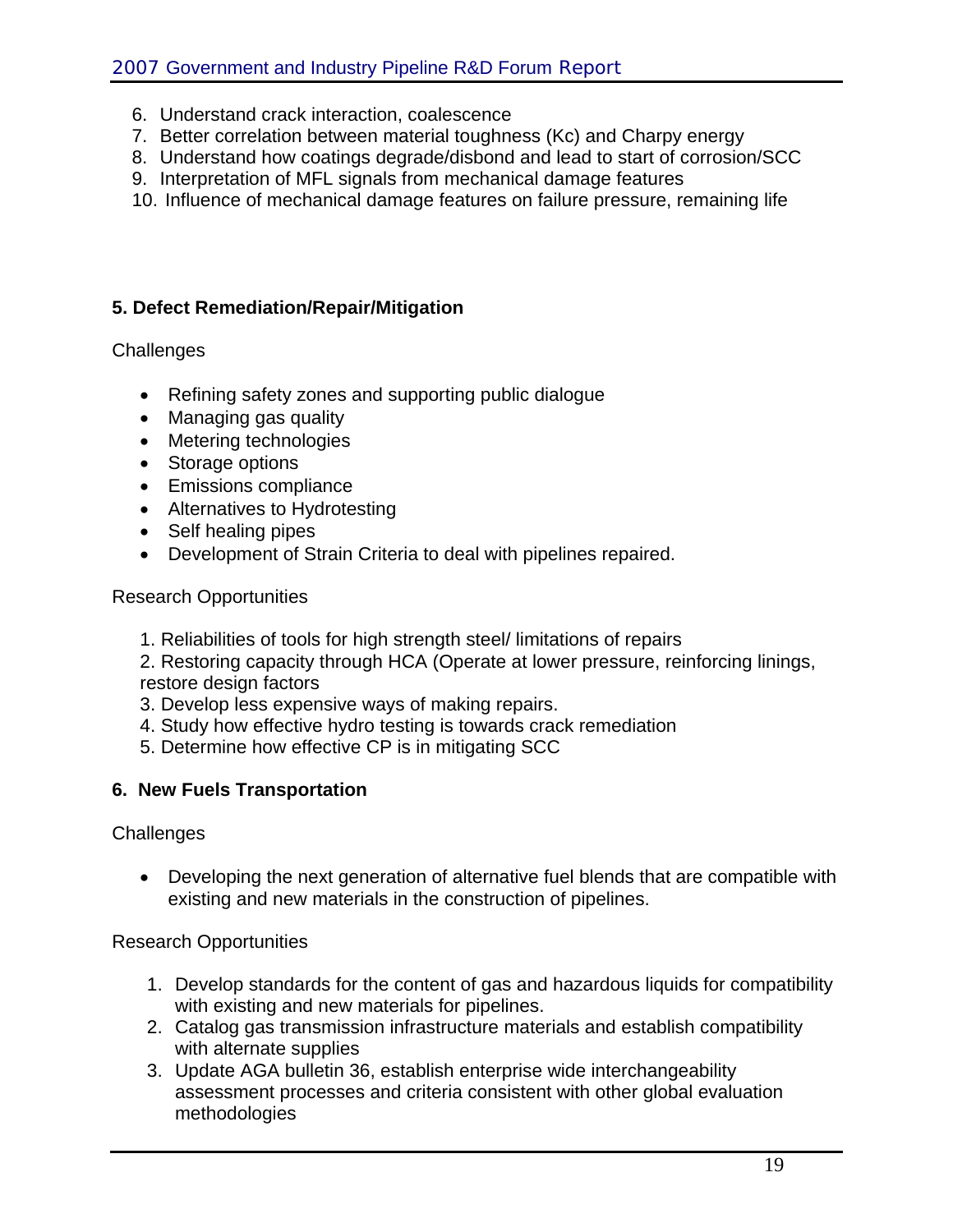- 4. Assess existing pipeline infrastructure for supply blending opportunities, supply reliability & contingency
- 5. Comprehensive national study to assess the nations pipeline infrastructure long term/short term retrofit or build options
- 6. Review pipeline integrity and management standards to ensure alternate fuels are compatible with existing standards and practices.
- 7. Examine the need for additional fuel conditioning to maximize alternate fuel supply
- 8. Study the environmental issues inside the pipe.

# **Forum Participants**

| 1. Bertges, Bill           |                                               |
|----------------------------|-----------------------------------------------|
| 2. Lidiak, Peter           | <b>API</b>                                    |
| 3. Fingerhut, Martin       | <b>APPLUS RTD</b>                             |
| 4. Kopp, Gunnar            | <b>ARGUS Holdings, LLC</b>                    |
| 5. Koehr, John             | <b>ASME</b>                                   |
| 6. Trench, Cheryl          | <b>Allegro Energy Consulting</b>              |
| 7. Bhatia, Arti            | <b>Alliance Pipeline Limited</b>              |
| 8. Sames, Christina        | <b>American Gas Association</b>               |
| 9. Ariaratnam, Samuel      | <b>Arizona State University</b>               |
| 10. Skow, Douglas          | Athena Industrial Technologies Inc.           |
| 11. Issakidis, Constantine | Athena Industrial Technologies Inc.           |
| 12. Johnston, Eddie        | <b>Atmos Energy</b>                           |
| 13. Schempf, Hagen         | Automatika, Inc.                              |
| 14. Fessler, Raymond R.    | <b>BIZTEK Consulting, Inc.</b>                |
| 15. Latto, Dave            | <b>BJ Pipeline Inspection Services</b>        |
| 16. Hektner, David         | <b>BJ Pipeline Inspection Services</b>        |
| 17. Leedham, Robert        | <b>BJ Pipeline Inspection Services</b>        |
| 18. Wilkie, Garrett        | <b>BJ Pipeline Inspection Services / ILIA</b> |
| 19. Lazor, Robert B.       | <b>BMT Fleet Technology Limited</b>           |
| 20.Swank, Greg             | <b>BP Alaska</b>                              |
| 21. Wilder, Craig          | <b>BP</b> America                             |
| 22. LaGroue, David L       | <b>BP America Inc</b>                         |
| 23. Owen, Les              | <b>BP Exploration &amp; Production</b>        |
|                            | <b>Technology</b>                             |
| 24. Knanishu, Rob          | <b>BP Pipelines North America Inc.</b>        |
| 25. Pollard, Chris         | <b>Baker Hughes PMG</b>                       |
| 26. Leis, Brian            | <b>Battelle</b>                               |
| 27. McNealy, Rick          | <b>Blade Energy Partners</b>                  |
| 28. Rick, McNealy          | <b>Blade Energy Partners</b>                  |
| 29. Nessim, Maher          | <b>C-FER Technologies</b>                     |
| 30. Revie, R. Winston      | <b>CANMET Materials Technology Lab</b>        |
| 31. Skaggs, Joseph         | <b>CASE Forensics</b>                         |
| 32. Brossia, C. Sean       | <b>CC Technologies</b>                        |
| 33. Gui, Feng              | <b>CC Technologies</b>                        |
| 34. Yunovich, Mark         | <b>CC Technologies</b>                        |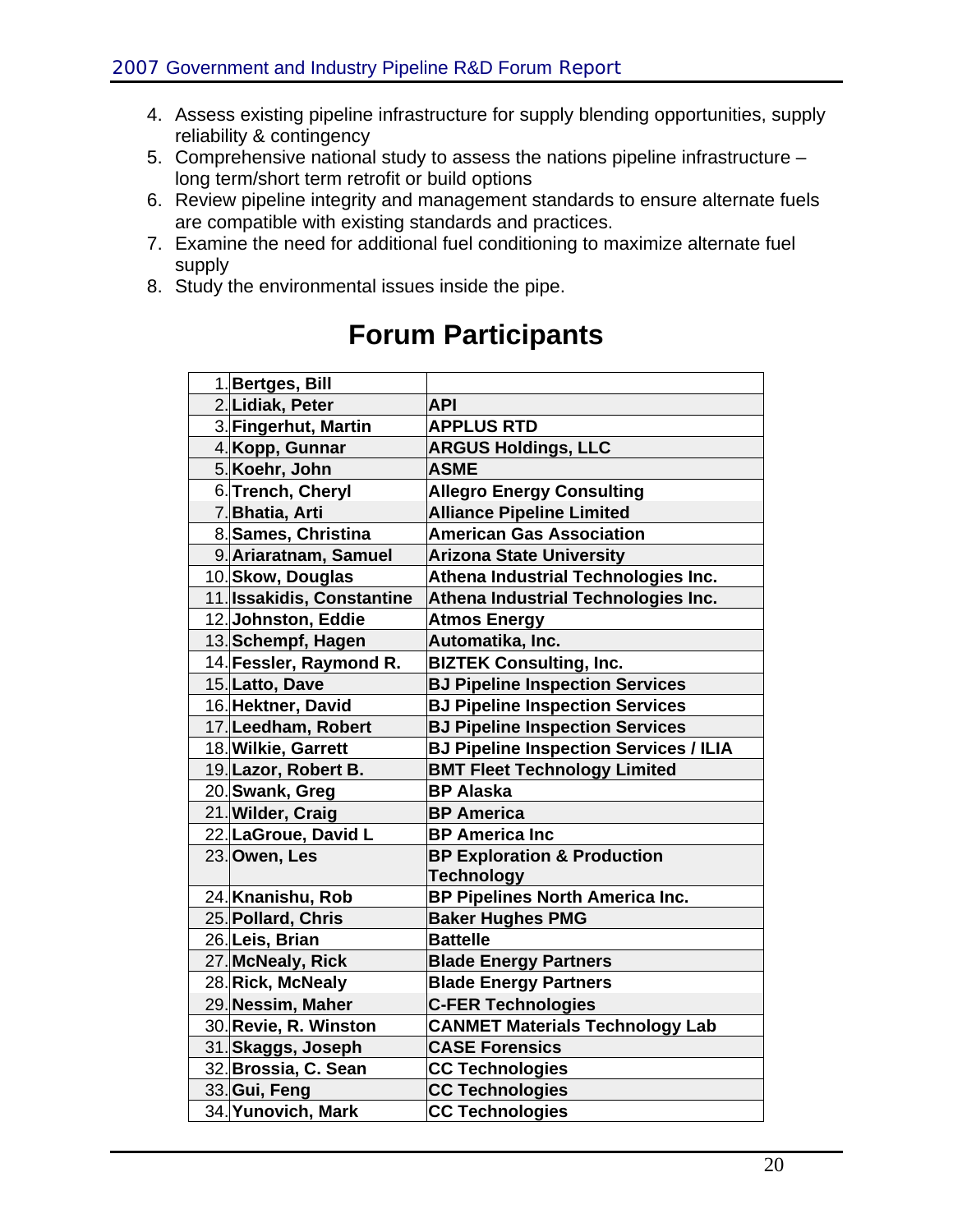| 35. Hill, Davion M         | <b>CC Technologies</b>                            |
|----------------------------|---------------------------------------------------|
| 36. Iannuzzi, Mariano      | <b>CC Technologies - A DNV Company</b>            |
| 37. Bruce, William         | <b>CC Technologies, Inc.</b>                      |
| 38. Moghissi, Oliver       | <b>CC Technologies/DNV</b>                        |
| 39. Mansen, Jose A.        | <b>COLP SAC</b>                                   |
| 40. Najafi, Mohammad       | <b>Center for Underground Infra Research</b>      |
|                            | & Ed, U. of TX at Arl                             |
| 41. Bullock, Chris         | <b>CenterPoint Energy</b>                         |
| 42. Mundy, Scott           | <b>CenterPoint Energy</b>                         |
| 43. Payne, Rickey          | <b>CenterPoint Energy</b>                         |
| 44. Pulsifer, Andrew       | <b>CenterPoint Energy Pipeline Services</b>       |
| 45. Blanchard, M. Lane     | <b>Chevron USA</b>                                |
| 46. Williams, Burt         | <b>City of Mesa, Gas Utilities</b>                |
| 47. Laughlin, Shawn        | <b>Clock Spring Company LP</b>                    |
| 48. Zamarin, Chad          | <b>Colonial Pipeline Company</b>                  |
| 49. Pearson, David         | <b>Colonial Pipeline Company</b>                  |
| 50. Tucker, Robert G.      | <b>Colonial Pipeline Company</b>                  |
| 51. Haase, Jake            | <b>Colonial Pipeline Company</b>                  |
| 52. Mishra, Brajendra      | <b>Colorado School of Mines</b>                   |
| 53. Salama, Mamdouh M.     | <b>ConocoPhillips</b>                             |
| 54. Wilson, David M.       | <b>ConocoPhillips Pipe Line Company</b>           |
| 55. Ecock, Edward          | <b>Consolidated Edison Co.</b>                    |
| 56. Mahboob, Ijaz          | <b>Contracting &amp; Technical Services, Inc.</b> |
| 57. Singer, Marc           | <b>Corrosion Center - Ohio University</b>         |
| 58. Kroon, David           | <b>Corrpro Companies, Inc.</b>                    |
| 59. Zellers, Gary          | <b>Corrpro Companies, Inc.</b>                    |
| 60. Compton, Butch         | <b>Crosstex Energy</b>                            |
| 61. Torbin, Robert         | <b>Cutting Edge Solutions LLC</b>                 |
| 62. Wood, Paul             | <b>Cycla Corp/PHMSA</b>                           |
| 63. Alvarado, Alex         | <b>DOI/MMS</b>                                    |
| 64. Kovacs, Stephen        | <b>DOI/MMS</b>                                    |
| 65. Keener, Blaine         | <b>DOT / PHMSA / OPS</b>                          |
| 66. Komiskey, Elizabeth    | <b>DOT-PHMSA</b>                                  |
| 67. Smith, Robert          | <b>DOT/PHMSA</b>                                  |
| 68. Merritt, James         | <b>DOT/PHMSA</b>                                  |
| 69. Steffan, Andrew        | Dresser Piping Specialties, Dresser, Inc.         |
| 70. Jezerinac, Dan         | Dresser, NGS                                      |
| 71. Bodenhamer, Kevin      | EPCO, Inc.                                        |
| 72. Mohr, William          | EWI                                               |
| 73. Khurana, Shuchi        | <b>EWI Inc.</b>                                   |
| 74. Boring, Matt           | <b>Edison Welding Institute</b>                   |
| 75. Kratzenberg, Robert H. | <b>Edison Welding Institute (EWI)</b>             |
| 76. Xu, Junde              | <b>Edison Welding Institute, Inc.</b>             |
| 77. Wood, lan              | <b>Electricore Inc.</b>                           |
| 78. Hevle, Andrew          | <b>Enbridge Energy</b>                            |
| 79. Place, Trevor          | Enbridge Inc.                                     |
| 80. McNeill, David         | <b>Enbridge Pipelines</b>                         |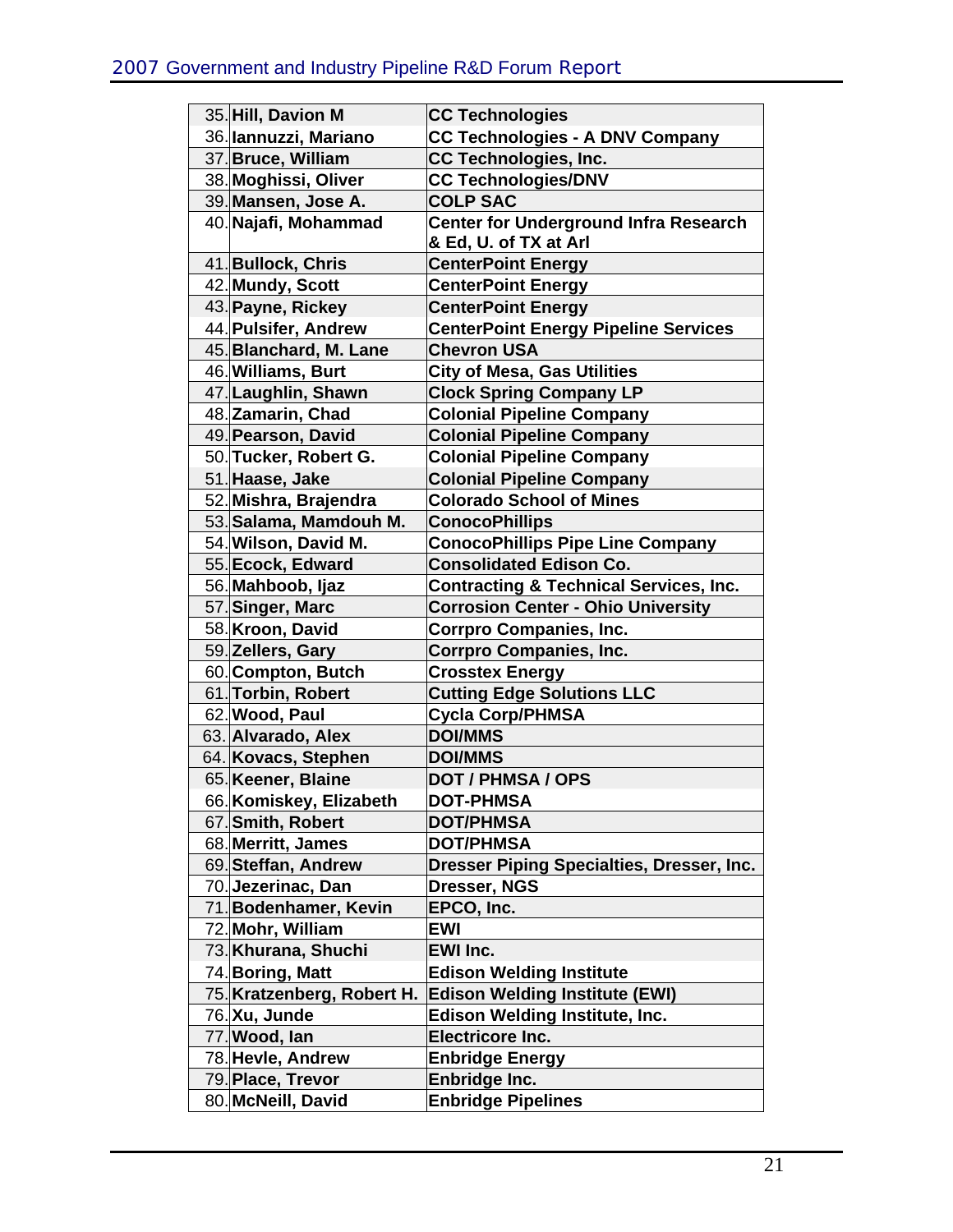|      | 81. Ironside, Scott                     | <b>Enbridge Pipelines Inc.</b>                                               |
|------|-----------------------------------------|------------------------------------------------------------------------------|
|      | 82. Jacob, Alan                         | <b>Energy Solutions International</b>                                        |
|      | 83. Hinson, Leon                        | <b>Entergy Gas Operations</b>                                                |
|      | 84. Waddell, Kevin                      | <b>Enventure Global Technology</b>                                           |
|      | 85. Felt, Timothy                       | <b>Explorer Pipeline Company</b>                                             |
|      | 86. Avioli, Michael Joseph              | FBS, Inc.                                                                    |
|      | 87. Rose, Joseph                        | FBS, Inc.                                                                    |
|      | 88. Fay, Jim                            | <b>GasOperations</b>                                                         |
|      | 89. Quick, Eric                         | <b>GE - PII Pipeline Solutions</b>                                           |
|      | 90. Stimson, James                      | <b>GE - PII Pipeline Solutions</b>                                           |
|      | 91. Palomino, Mauricio                  | <b>GE - PII Pipeline Solutions</b>                                           |
|      | 92. Turner, Emily                       | <b>GE - PII Pipeline Solutions</b>                                           |
|      | 93. Collins, Mick                       | <b>GE - PII Pipeline Solutions</b>                                           |
|      | 94. Wiegele, Edward                     | <b>GE - PII Pipeline Solutions</b>                                           |
|      | 95. Hazelden, Glyn                      | <b>Gas Technology Institute</b>                                              |
|      | 96. Maupin, Julie                       | <b>Gas Technology Institute</b>                                              |
|      | 97. Hammerschmidt, Andy                 | <b>Gas Technology Institute</b>                                              |
|      | 98. Kothari, Kiran                      | <b>Gas Technology Institute</b>                                              |
|      | 99. Ersoy, Daniel                       | <b>Gas Technology Institute</b>                                              |
|      | 100. Mamoun, Michael/M                  | <b>Gas Technology Institute</b>                                              |
|      | 101. Teitsma, Albert                    | <b>Gas Technology Institute</b>                                              |
|      | 102. Ziolkowski,                        | <b>Gas Technology Institute</b>                                              |
|      | <b>Christopher</b>                      |                                                                              |
|      | 103. Bernardi, Valeriano                | <b>General Electric - Oil and Gas - PII</b>                                  |
|      | 104. Grissom, Michael                   | Genscape, Inc.                                                               |
|      | 105. Irvani, Hadi                       | <b>GeoFields</b>                                                             |
|      | 106. Water, Gary                        | GeoFields, Inc.                                                              |
|      | 107. Spickler, Fred                     | <b>Global Information Systems</b>                                            |
|      | 108. Tiratsoo, John<br>109. Wang, Henry | <b>Global Pipeline Monthly</b>                                               |
|      | 110. Maraia, Frank                      | <b>Gulf South Pipeline Company</b><br><b>Gulf South Pipeline Company, LP</b> |
|      | 111. Midgley, Graham                    | <b>Heath Consultants Incorporated</b>                                        |
|      | 112. Rutherford, Jim                    | <b>Heath Consultants Incorporated</b>                                        |
|      | Mandich, Ivan                           | ICM, U.S. Engineering, LLC                                                   |
| 113. |                                         |                                                                              |
|      | 114. Stearns, Steven                    | <b>ITT - Space Systems Division, ANGEL</b>                                   |
|      |                                         | <b>Service</b>                                                               |
|      | 115. Brake, Daniel                      | <b>ITT Corporation - ANGEL Service</b>                                       |
|      | 116. Stearns, Steve                     | <b>ITT Industries Space Systems Division</b>                                 |
|      | 117. Zhao, George                       | <b>Intelligent Automation, Inc.</b>                                          |
|      | 118. Boss, Terry                        | <b>Interstate Natural Gas Association of</b>                                 |
|      |                                         | <b>America</b>                                                               |
|      | 119. Goldfine, Neil                     | <b>JENTEK Sensors, Inc.</b>                                                  |
|      | 120. Skinner, John                      | <b>JP Kenny</b>                                                              |
|      | 121. Kendrick, Andy                     | <b>Kendrick Consulting LLC</b>                                               |
|      | 122. Kushner, Todd                      | <b>Kendrick Consulting LLC</b>                                               |
|      | 123. Vitelli, Joseph                    | <b>KeySpan Energy Delivery</b>                                               |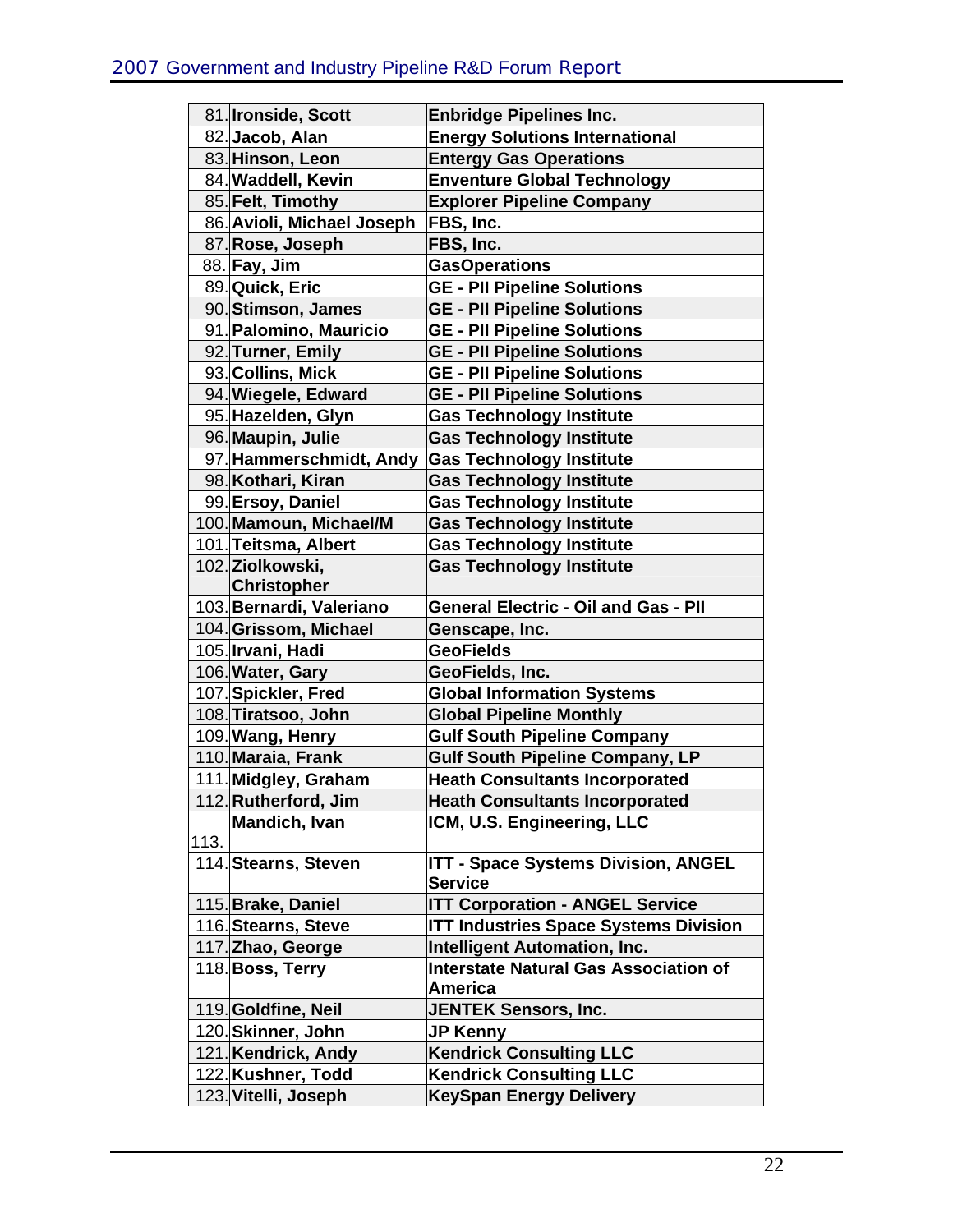| 124. Haines, Harvey      | <b>Kiefner &amp; Associates</b>                                        |
|--------------------------|------------------------------------------------------------------------|
| 125. Francini, Robert B  | Kiefner and Associates, Inc.                                           |
| 126. Drenthen, Jan G.    | <b>Krohne</b>                                                          |
| 127. Farmer, Joseph C.   | Lawrence Livermore National Laboratory                                 |
| 128. Atkins, Molly       | <b>Longhorn Pipeline</b>                                               |
| 129. Schaunaman, Larry   | <b>Longhorn Pipeline</b>                                               |
| 130. Mergist, James      | <b>Louisiana Department of Natural</b>                                 |
|                          | <b>Resources</b>                                                       |
| 131. Batte, David        | <b>MACAW Engineering</b>                                               |
| 132. Pikas, Joseph       | <b>MATCOR</b>                                                          |
| 133. Massin, Heidi       | <b>Massin Consulting Services, LLC</b>                                 |
| 134. McElroy, Robert     | <b>McElroy Consulting, LLC</b>                                         |
| 135. Watkins, Wes        | Michael Baker Jr., Inc.                                                |
| 136. Mayernik, Christine | Michael Baker, Jr., Inc.                                               |
| 137. Miesner, Tom        | Miesner, LLC                                                           |
| 138. Else, Mik           | <b>Minerals Management Service</b>                                     |
| 139. Gagliano, Manny     | <b>Minerals Management Service</b>                                     |
| 140. Goldberg, Linda     | <b>NACE International</b>                                              |
| 141. Johnson, Cliff      | <b>NACE International</b>                                              |
| 142. McColskey, David    | <b>NIST</b>                                                            |
| 143. Meegoda, Jay N.     | <b>NJIT</b>                                                            |
| 144. D'Zurko, Daphne     | <b>NYSEARCH</b>                                                        |
| 145. Fabiano, Angelo     | <b>NYSEARCH</b>                                                        |
| 146. Vradis, George      | <b>NYSEARCH</b>                                                        |
| 147. Janega, George      | <b>NYSEARCH</b>                                                        |
| 148. Peterson, Allen     | <b>NYSEG</b>                                                           |
| 149. Jeglic, Franci      | <b>National Energy Board</b>                                           |
| 150. Murray, Alan        | <b>National Energy Board</b>                                           |
| 151. Swiech, Craig       | <b>National Fuel Gas</b>                                               |
| 152. Picciott, Thomas    | <b>National Grid / Nysearch</b>                                        |
| 153. Brush, Ron          | New Century Software, Inc.                                             |
| 154. Smith, Greg         | New Century Software, Inc.                                             |
| 155. McNamara, John      | <b>New Mexico State University</b>                                     |
| 156. Nichols, Kris       | <b>Nicor Gas</b>                                                       |
| 157. Capizzi, James N.   | <b>Nonlinear Ion Dynamics, LLC</b>                                     |
| 158.Nesic, Srdjan        | <b>Ohio University, Institute for Corrosion</b><br>and Multiphase Flow |
| 159. Leewis, Keith       | <b>P-PIC</b>                                                           |
| 160. Srivastava, Vipul   | <b>PARSONS Corporation</b>                                             |
| 161. Topek, Philip       | <b>PDA</b>                                                             |
| 162. Talukdar, Piyali    | <b>PHMSA/PHP-10</b>                                                    |
| 163. White, Gary R.      | <b>PI Confluence, Inc.</b>                                             |
| 164. Wilson, Sheila      | <b>PODS Association</b>                                                |
| 165. Brooks, Paul        | <b>Pacific Gas &amp; Electric Company</b>                              |
| 166. Howard, Robert T.   | <b>Pacific Gas &amp; Electric Company</b>                              |
| 167. Fassett, Robert     | <b>Pacific Gas &amp; Electric Company</b>                              |
| 168. Rau, Jerry F.       | <b>Panhandle Energy</b>                                                |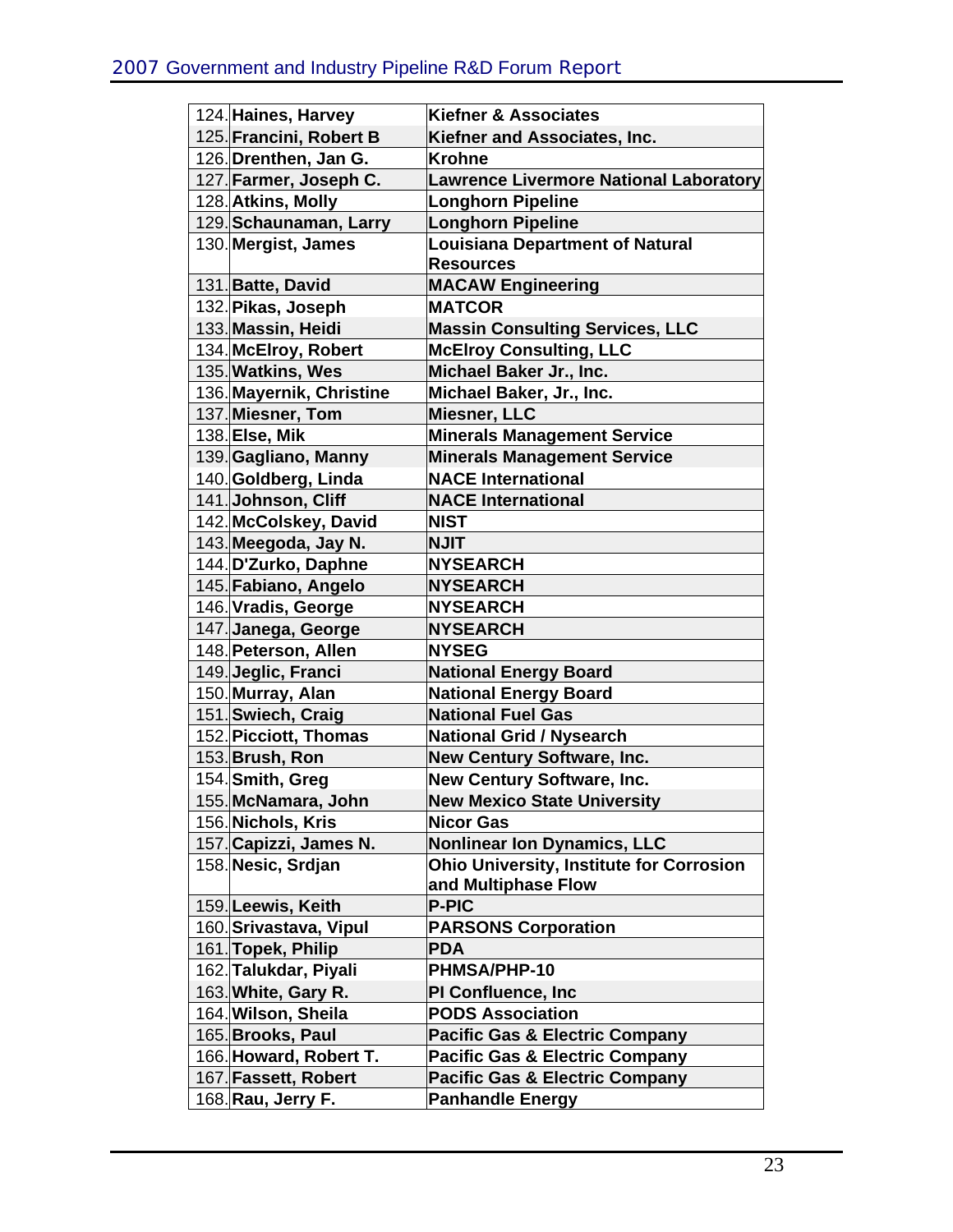| 169. Johnson, David        | <b>Panhandle Energy</b>                         |
|----------------------------|-------------------------------------------------|
| 170. Nemeth, David         | <b>Panhandle Energy</b>                         |
| 171. McQuilling, David     | <b>Panhandle Energy</b>                         |
| 172. Finlayson, Richard    | <b>Physical Acoustics Corporation (PAC)</b>     |
| 173. Ramachandran, RAM     | Pipe Line Trust & St Charles Parish La          |
| 174. Thetford, Scott       | Pipeline Research Council International,        |
|                            | Inc.                                            |
| 175. Tenley, George        | <b>Pipeline Research Council International,</b> |
|                            | Inc.                                            |
| 176. Weimer, Carl M.       | <b>Pipeline Safety Trust</b>                    |
| 177. Winnie, Harold        | <b>Pipeline and Hazardous Materials Safety</b>  |
|                            | <b>Administration</b>                           |
| 178. Vierk, Glen           | <b>Pipeline and Hazardous Materials Safety</b>  |
|                            | <b>Administration</b>                           |
| 179. Boros, Stephen        | <b>Plastics Pipe Institute</b>                  |
| 180. Chang, Benjamin T. A. | PolyLab                                         |
| 181.Jones, Philip          | Profile Technologies, Inc.                      |
| 182. Focia, Ronald         | Profile Technologies, Inc.                      |
| 183. Randazzo, Bert        | <b>Project Consulting Services, Inc.</b>        |
| 184. Templet, Dwayne       | <b>Project Consulting Services, Inc.</b>        |
| 185. Mars, Rex             | <b>Project Consulting Services, Inc.</b>        |
| 186. Vogt, Gary            | <b>Project Consulting Services, Inc.</b>        |
| 187. Ragula, George        | <b>Public Service Electric &amp; Gas Co.</b>    |
| 188. Webster, Andrew       | <b>Quality Connector Systems</b>                |
| 189. Avery, Lee            | <b>Quality Connector Systems</b>                |
| 190. Papenfuss, Stefan     | <b>Quest Integrity Pipeline Resources</b>       |
| 191. Anderson, Ted         | <b>Quest Reliability LLC</b>                    |
| 192. Saeed, Rick           | <b>Questar Gas Company</b>                      |
| 193. Foley, Chris          | <b>RCP</b>                                      |
| 194. Rubinshteyn,          | <b>ROSEN USA</b>                                |
| <b>Alexander Isaac</b>     |                                                 |
| 195. Mallia, Joseph        | <b>Rochester Gas and Electric</b>               |
| 196. Rincon, Jose          | <b>SEPCo</b>                                    |
| 197. Gruenberg, Michael    | <b>Southwest Gas Corporation</b>                |
| 198. Miller, Scott D       | Saudi Aramco                                    |
| 199. Wrzyszczynski, Mark   | <b>Shell</b>                                    |
| 200. Lemonier, David       | <b>Shell Exploration and Production</b>         |
|                            | Company<br><b>Shell Pipeline Company LP</b>     |
| 201. Broussard, Gweneyette |                                                 |
| 202. Sitterly, Brian       | <b>Shell Pipeline Company LP</b>                |
| 203. Bethel, Kyle          | <b>Smart Pipe Company LP</b>                    |
| 204. Stringfellow, William | <b>Smart Pipe Company LP</b>                    |
| 205. Charboneau, Kenneth   | <b>Smart Pipe Company LP</b>                    |
| 206. Catha, Steve          | <b>Smart Pipe Company, LP</b>                   |
| 207. Perry, Laurie         | <b>Southern California Gas Company</b>          |
| 208. Newton, Edward        | <b>Southern California Gas Company</b>          |
| 209. Chadburn, William A.  | <b>Southwest Gas Corporation</b>                |
| 210. Gustilo, Paul         | <b>Southwest Gas Corporation</b>                |